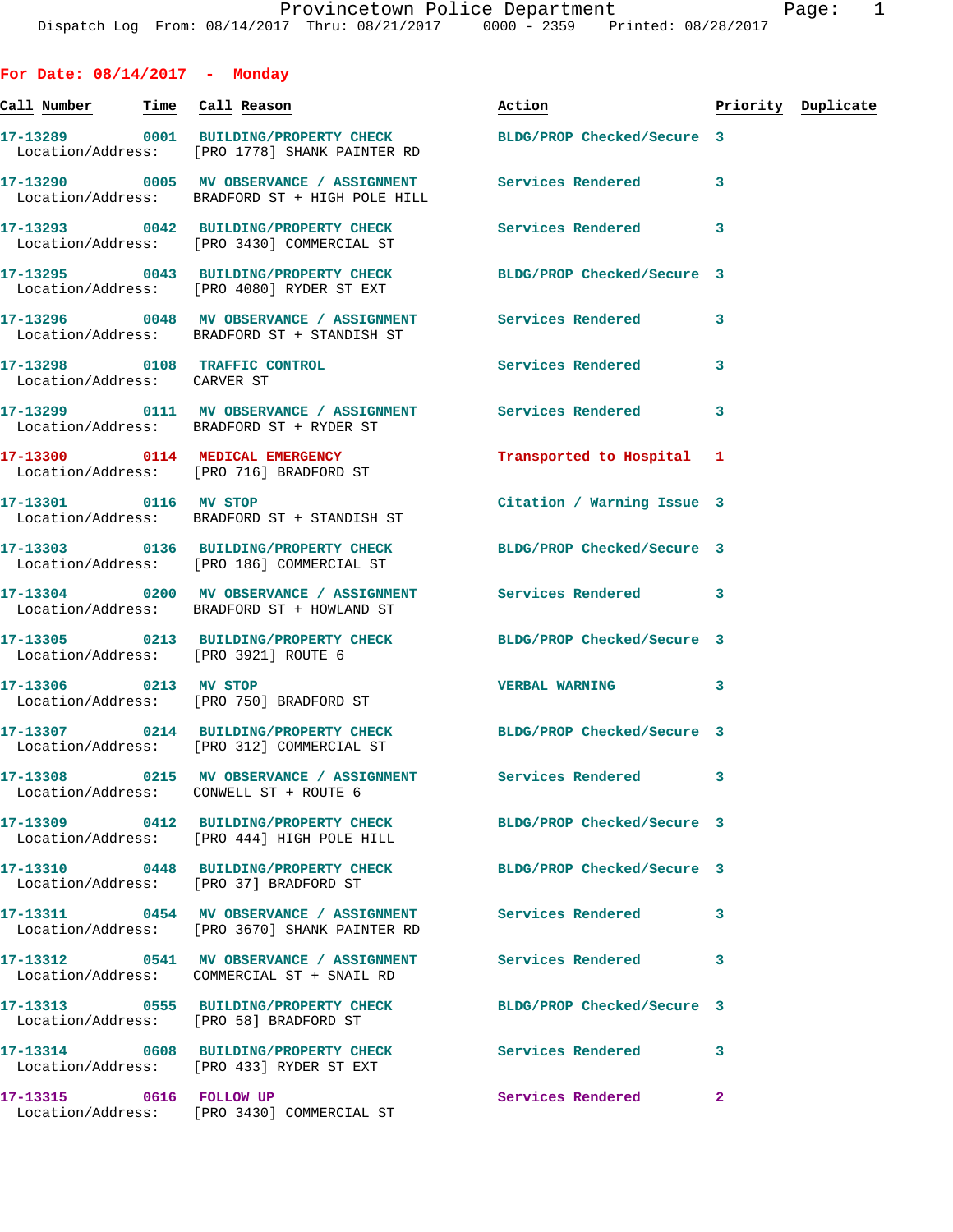|                                                                       | Dispatch Log From: 08/14/2017 Thru: 08/21/2017 0000 - 2359 Printed: 08/28/2017                                      | Provincetown Police Department |                | Page: $2$ |  |
|-----------------------------------------------------------------------|---------------------------------------------------------------------------------------------------------------------|--------------------------------|----------------|-----------|--|
|                                                                       | 17-13316 0745 BUILDING/PROPERTY CHECK Services Rendered<br>Location/Address: [PRO 2483] COMMERCIAL ST               |                                | 3              |           |  |
|                                                                       | 17-13317 0756 BUILDING/PROPERTY CHECK Services Rendered 3<br>Location/Address: [PRO 4048] ROUTE 6                   |                                |                |           |  |
|                                                                       | 17-13318     0757   MV OBSERVANCE / ASSIGNMENT       Services Rendered<br>Location/Address:    [PRO 4048] ROUTE 6   |                                | 3              |           |  |
| Refer To Summons: 17-203-AR                                           | 17-13319 0821 FOLLOW UP/209A SPOKEN TO<br>Location/Address: [PRO 542] SHANK PAINTER RD                              |                                | $\overline{a}$ |           |  |
|                                                                       | 17-13321 0830 ANIMAL CALL/DOG OFF LEASH SPOKEN TO<br>Location/Address: [PRO 2146] COMMODORE AVE                     |                                | $\overline{a}$ |           |  |
| Location/Address: COMMERCIAL ST<br>Refer To $P/C$ : 17-217-AR         | 17-13322 0834 MEDICAL EMERGENCY/EVAL Transported to Hospital 1                                                      |                                |                |           |  |
| Location/Address: [PRO 658] MOZART AVE                                | 17-13323 0856 MEDICAL EMERGENCY/LIFT ASSIST Services Rendered 1                                                     |                                |                |           |  |
|                                                                       | 17-13324 0857 MV DISABLED<br>Location/Address: [PRO 3548] COMMERCIAL ST                                             | Services Rendered              | $\mathbf{2}$   |           |  |
| Location/Address: COMMERCIAL ST                                       | 17-13325 0935 LOST KEYS FOB SAYS 'BOSS' Services Rendered                                                           |                                | 3              |           |  |
|                                                                       | 17-13326 1009 LOST IPOD<br>Location/Address: [PRO 542] SHANK PAINTER RD                                             | Services Rendered 3            |                |           |  |
| 17-13327 1018 FOLLOW UP<br>Location/Address: COMMERCIAL ST            |                                                                                                                     | Services Rendered              | $\overline{2}$ |           |  |
|                                                                       | 17-13329 1054 BIKE GENERAL<br>Location/Address: [PRO 112] COMMERCIAL ST                                             | Services Rendered 2            |                |           |  |
|                                                                       | 17-13330 1103 PARKING COMPLAINT / GENERAL Services Rendered<br>Location/Address: [PRO 2577] BRADFORD ST             |                                | 3              |           |  |
| Location/Address: [PRO 2479] ROUTE 6                                  | 17-13331 1108 TRAFFIC CONTROL                                                                                       | Services Rendered 3            |                |           |  |
|                                                                       | 17-13332 1109 MEDICAL EMERGENCY/LACERATION Transported to Hospital 1<br>Location/Address: [PRO 695] AUNT SUKEYS WAY |                                |                |           |  |
| Refer To Accident: 17-76-AC                                           | 17-13334 1112 MV COLLISION<br>Location/Address: [PRO 544] SHANK PAINTER RD                                          | Services Rendered 1            |                |           |  |
| Refer To Accident: 17-76-AC                                           | 17-13335 1116 MEDICAL EMERGENCY/C LAB PATIENT REFUSAL<br>Location/Address: [PRO 544] SHANK PAINTER RD               |                                | 1.             |           |  |
|                                                                       | 17-13336 1203 COMPLAINT/PANHANDLING GONE ON ARRIVAL<br>Location/Address: [PRO 545] SHANK PAINTER RD                 |                                | 3              |           |  |
| Location/Address: [PRO 414] CONWELL ST<br>Refer To Summons: 17-216-AR | 17-13337 1219 SERVICE CALL / POLICE SPOKEN TO                                                                       |                                | 3              |           |  |
|                                                                       | 17-13338 1219 SERVICE CALL / POLICE/DRUG BOX Services Rendered<br>Location/Address: [PRO 542] SHANK PAINTER RD      |                                | 3              |           |  |
|                                                                       |                                                                                                                     |                                | 3              |           |  |
| 17-13340 1227 BIKE GENERAL                                            | Location/Address: [PRO 2248] COMMERCIAL ST                                                                          | <b>Services Rendered</b>       | $\mathbf{2}$   |           |  |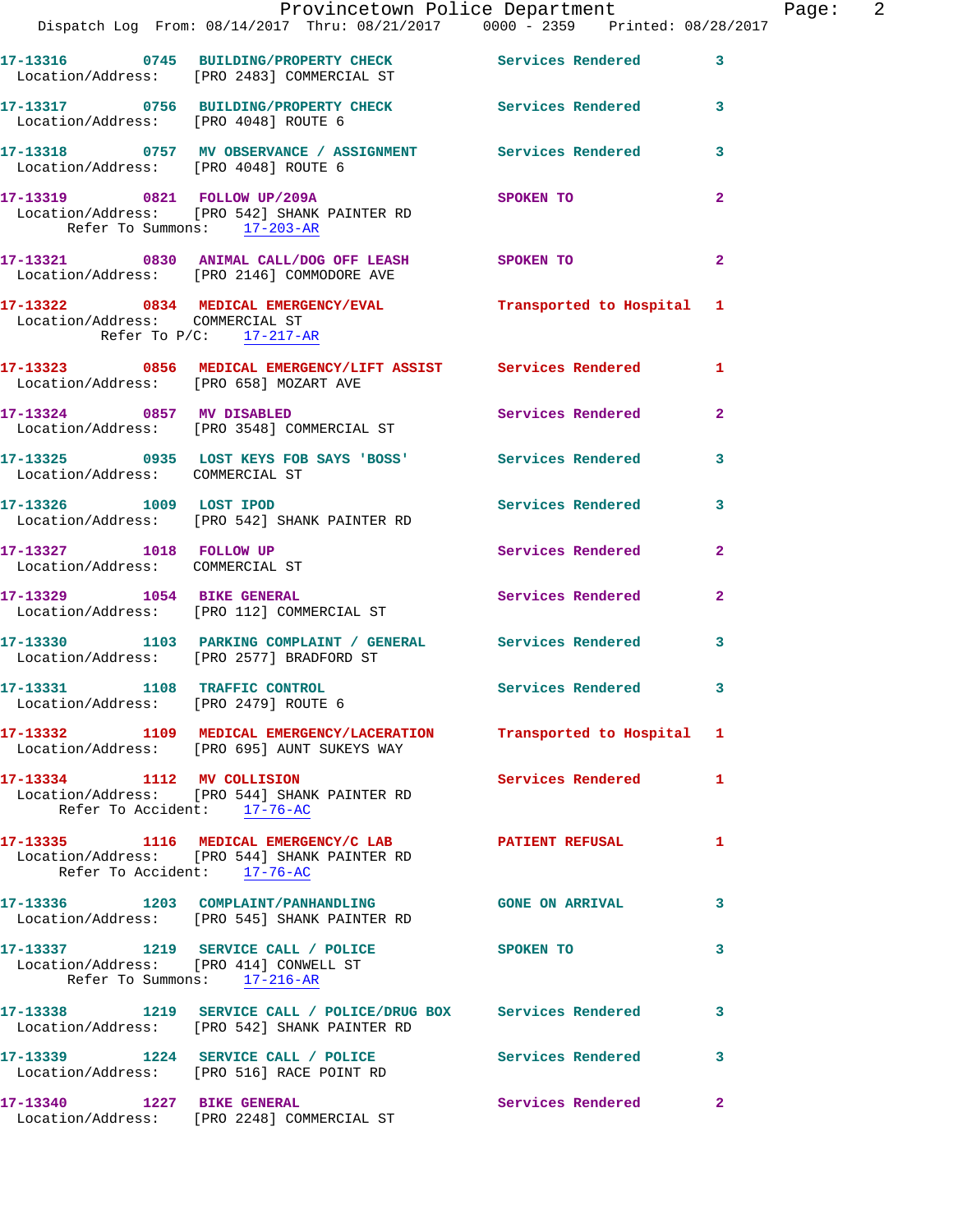|                                      | Provincetown Police Department Fage: 3<br>Dispatch Log From: 08/14/2017 Thru: 08/21/2017 0000 - 2359 Printed: 08/28/2017 |                            |                |
|--------------------------------------|--------------------------------------------------------------------------------------------------------------------------|----------------------------|----------------|
|                                      | 17-13341 1248 FOLLOW UP SPOKEN TO<br>Location/Address: [PRO 3075] SHANK PAINTER RD                                       |                            | $\overline{2}$ |
|                                      | 17-13342 1332 SERVICE CALL / POLICE SPOKEN TO<br>Location/Address: [PRO 1196] BRADFORD ACRES RD                          |                            | $\mathbf{3}$   |
|                                      | 17-13343      1345   MEDICAL EMERGENCY/HEART        PATIENT REFUSAL<br>Location/Address:   [PRO 3094] COMMERCIAL ST      |                            | 1              |
|                                      | 17-13344 1419 PARK, WALK & TALK 175 Services Rendered Location/Address: [PRO 175] COMMERCIAL ST                          |                            | $\mathbf{2}$   |
|                                      | 17-13345 1457 MEDICAL EMERGENCY<br>Location/Address: [PRO 440] HARRY KEMP WAY                                            | Transported to Hospital 1  |                |
|                                      | 17-13346 1506 MV COLLISION<br>Location/Address: [PRO 253] COMMERCIAL ST                                                  | Services Rendered 1        |                |
| 17-13347 1509 HAZARDS                | Location/Address: RACE POINT RD                                                                                          | Services Rendered          | $\overline{2}$ |
|                                      | 17-13348 1517 DISTURBANCE LOUD MUSIC SPOKEN TO<br>Location/Address: [PRO 632] COMMERCIAL ST                              |                            | 1              |
| Location/Address: [PRO 3440] ROUTE 6 | 17-13349 1605 MV OBSERVANCE / ASSIGNMENT Services Rendered 3                                                             |                            |                |
| Location/Address: ROUTE 6 + SNAIL RD | 17-13350 1607 MV STOP                                                                                                    | Citation / Warning Issue 3 |                |
| 17-13353 1641 HAZARDS                | Location/Address: [PRO 379] COMMERCIAL ST                                                                                | No Action Required 2       |                |
|                                      | 17-13355 1724 MEDICAL EMERGENCY<br>Location/Address: [PRO 1014] NELSON AVE                                               | Transported to Hospital 1  |                |
|                                      | 17-13357 1911 MV OBSERVANCE / ASSIGNMENT Services Rendered 3<br>Location/Address: BRADFORD ST + STANDISH ST              |                            |                |
|                                      | 17-13358 1920 LOST MA I.D.<br>Location/Address: [PRO 542] SHANK PAINTER RD                                               | Services Rendered 3        |                |
|                                      | 17-13359 1921 LOST KEYS/FOUND Services Rendered<br>Location/Address: [PRO 542] SHANK PAINTER RD                          |                            |                |
| 17-13360 1925 COMPLAINT              | Location/Address: [PRO 3335] COMMERCIAL ST                                                                               | Services Rendered          | 3              |
|                                      | 17-13364 1951 BUILDING/PROPERTY CHECK<br>Location/Address: [PRO 312] COMMERCIAL ST                                       | BLDG/PROP Checked/Secure 3 |                |
| Location/Address: COMMERCIAL ST      | 17-13365 2031 BUILDING/PROPERTY CHECK BLDG/PROP Checked/Secure 3                                                         |                            |                |
| 17-13366 2034 ASSIST CITIZEN         | Location/Address: [PRO 94] BRADFORD ST                                                                                   | Services Rendered 3        |                |
|                                      | 17-13367 2052 MEDICAL EMERGENCY<br>Location/Address: [PRO 3430] COMMERCIAL ST                                            | Services Rendered          | 1              |
| Location/Address: [PRO 3440] ROUTE 6 | 17-13368 2103 MV OBSERVANCE / ASSIGNMENT Services Rendered                                                               |                            | 3              |
|                                      | 17-13369 2109 BUILDING/PROPERTY CHECK<br>Location/Address: [PRO 2206] COMMERCIAL ST                                      | BLDG/PROP Checked/Secure 3 |                |
| 17-13370 2126 LOST WALLET            | Location/Address: [PRO 542] SHANK PAINTER RD                                                                             | Services Rendered          | 3              |
|                                      | 17-13371 2143 BUILDING/PROPERTY CHECK Services Rendered 3                                                                |                            |                |

Location/Address: [PRO 3259] MACMILLAN WHARF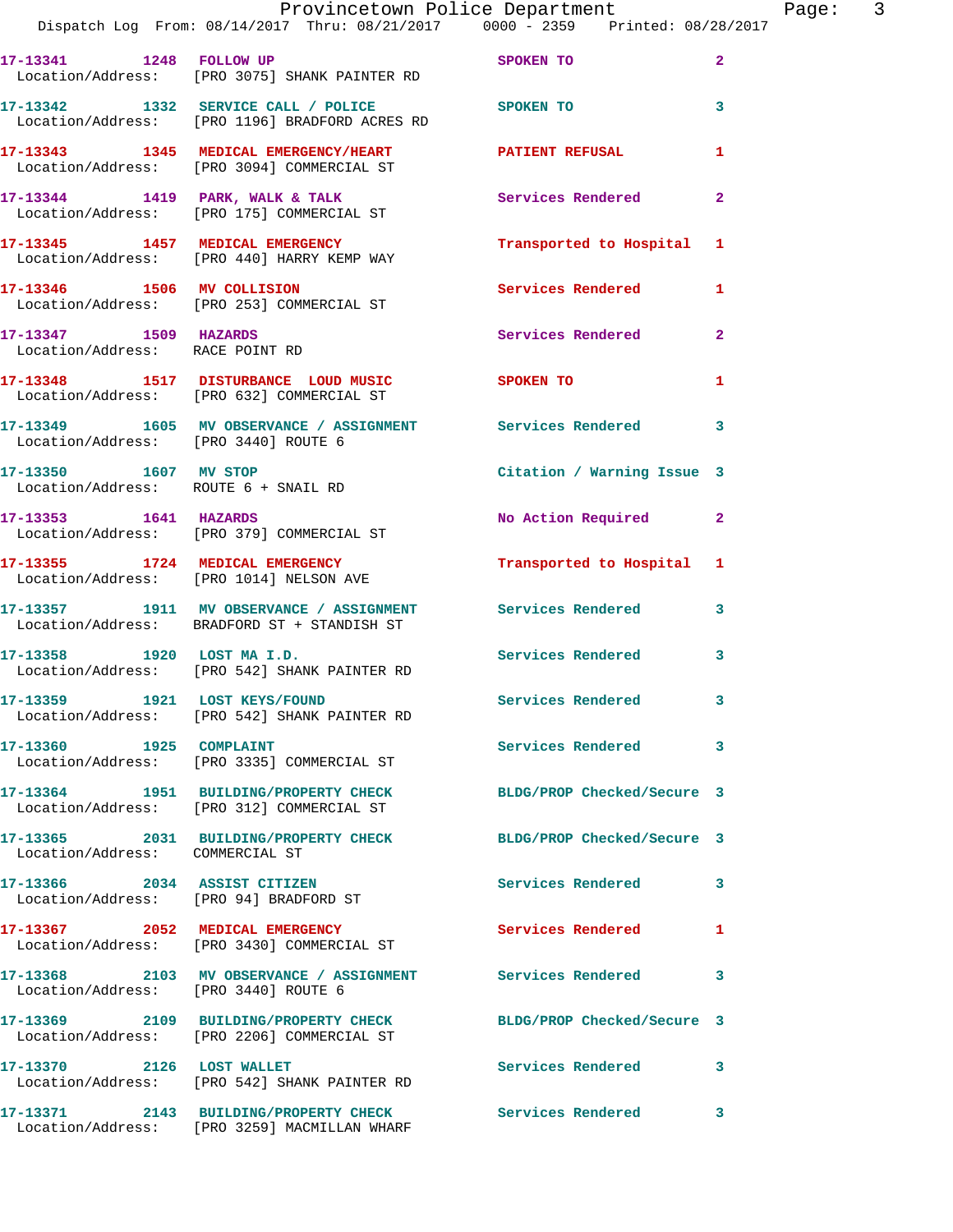Dispatch Log From: 08/14/2017 Thru: 08/21/2017 0000 - 2359 Printed: 08/28/2017

|                                                             | 17-13372 2205 BUILDING/PROPERTY CHECK<br>Location/Address: [PRO 4080] RYDER ST EXT                            | BLDG/PROP Checked/Secure 3 |                         |
|-------------------------------------------------------------|---------------------------------------------------------------------------------------------------------------|----------------------------|-------------------------|
|                                                             | 17-13373 2211 BUILDING/PROPERTY CHECK<br>Location/Address: [PRO 312] COMMERCIAL ST                            | BLDG/PROP Checked/Secure 3 |                         |
| 17-13374 2229 MV STOP                                       | Location/Address: RYDER ST + COMMERCIAL ST                                                                    | <b>VERBAL WARNING</b>      | 3                       |
|                                                             | 17-13375 2244 NOISE COMPLAINT<br>Location/Address: [PRO 2396] GARFIELD ST                                     | SPOKEN TO                  | 3                       |
|                                                             | 17-13376 2259 SERVICE CALL / POLICE<br>Location/Address: [PRO 3443] COMMERCIAL ST                             | SPOKEN TO                  | 3                       |
|                                                             | 17-13377 2310 LARCENY / FORGERY / FRAUD Services Rendered<br>Location/Address: [PRO 2363] COMMERCIAL ST       |                            | $\mathbf{2}$            |
|                                                             | 17-13379 2342 BUILDING/PROPERTY CHECK<br>Location/Address: [PRO 3033] COMMERCIAL ST                           | BLDG/PROP Checked/Secure 3 |                         |
|                                                             | 17-13378 2343 MV OBSERVANCE / ASSIGNMENT Services Rendered<br>Location/Address: BRADFORD ST + STANDISH ST     |                            | -3                      |
| For Date: $08/15/2017$ - Tuesday                            |                                                                                                               |                            |                         |
|                                                             | 17-13381 0041 BUILDING/PROPERTY CHECK<br>Location/Address: [PRO 4080] RYDER ST EXT                            | BLDG/PROP Checked/Secure 3 |                         |
|                                                             | 17-13382 0044 BUILDING/PROPERTY CHECK<br>Location/Address: [PRO 204] COMMERCIAL ST                            | BLDG/PROP Checked/Secure 3 |                         |
| 17-13383 0052 MV STOP                                       | Location/Address: SHANK PAINTER RD + JEROME SMITH RD                                                          | <b>VERBAL WARNING</b>      | 3                       |
|                                                             | 17-13386 0131 MEDICAL EMERGENCY<br>Location/Address: [PRO 542] SHANK PAINTER RD<br>Refer To $P/C$ : 17-219-AR | <b>PATIENT REFUSAL</b>     | 1                       |
| 17-13387 0144 DISORDERLY<br>Location/Address: COMMERCIAL ST |                                                                                                               | SPOKEN TO                  | 2                       |
| 0219 MV STOP<br>17-13388<br>Location/Address: ROUTE 6       |                                                                                                               | <b>VERBAL WARNING</b>      | 3                       |
|                                                             | 17-13389 0543 MV OBSERVANCE / ASSIGNMENT Services Rendered<br>Location/Address: COMMERCIAL ST + SNAIL RD      |                            | 3                       |
|                                                             | 17-13390 0605 AIRCRAFT CALL/FLIGHT COV. Services Rendered<br>Location/Address: [PRO 516] RACE POINT RD        |                            | $\overline{\mathbf{2}}$ |
| Location/Address: [PRO 3222] ALDEN ST                       | 17-13391 0656 MEDICAL EMERGENCY/FALL                                                                          | Transported to Hospital    | 1                       |
|                                                             | 17-13393 0759 ANIMAL CALL/BARKING DOG<br>Location/Address: [PRO 3307] HEATHER'S WAY                           | Could Not Locate           | $\overline{\mathbf{2}}$ |
|                                                             | 17-13394 0904 MEDICAL EMERGENCY/KNEE<br>Location/Address: [PRO 2483] COMMERCIAL ST                            | Transported to Hospital    | 1                       |
| 17-13395 0929 MV STOP                                       | Location: [PRO 3431] LOPES SQUARE                                                                             | <b>VERBAL WARNING</b>      | 3                       |
|                                                             | 17-13396 0933 DISTURBANCE / FIGHT / ARGUMENT SPOKEN TO<br>Location/Address: [PRO 3405] COMMERCIAL ST          |                            | 1                       |
| Location/Address: [PRO 3287] ROUTE 6                        | 17-13397 0953 PARKING COMPLAINT / GENERAL GONE ON ARRIVAL                                                     |                            | 3                       |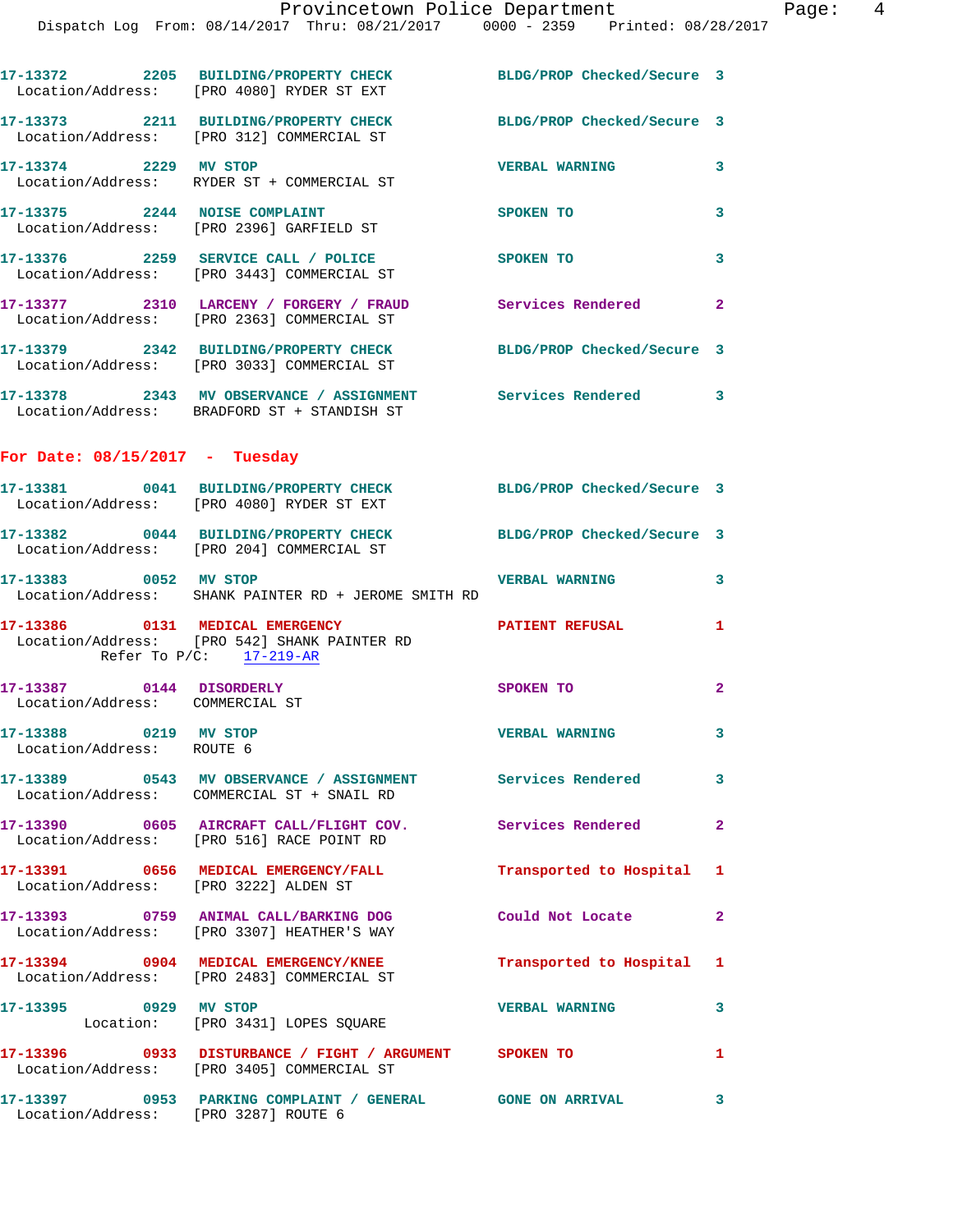|                                 | Provincetown Police Department<br>Dispatch Log From: 08/14/2017 Thru: 08/21/2017   0000 - 2359   Printed: 08/28/2017     |                            | Page: 5      |
|---------------------------------|--------------------------------------------------------------------------------------------------------------------------|----------------------------|--------------|
|                                 | 17-13398 0959 PARKING COMPLAINT / GENERAL Services Rendered 3<br>Location/Address: [PRO 2520] PRINCE ST                  |                            |              |
|                                 | 17-13399 1000 PARK, WALK & TALK Services Rendered 2<br>Location/Address: [PRO 3287] ROUTE 6                              |                            |              |
|                                 | 17-13400 1024 MV OBSERVANCE / ASSIGNMENT Services Rendered 3<br>Location/Address: [PRO 4048] ROUTE 6                     |                            |              |
|                                 | 17-13401 1026 SUSPICIOUS ACTIVITY GONE ON ARRIVAL<br>Location/Address: HARRY KEMP WAY + HOWLAND ST                       |                            | $\mathbf{2}$ |
|                                 | 17-13402 1028 MEDICAL EMERGENCY/D.O.T. Transported to Hospital 1<br>Location/Address: [PRO 3222] ALDEN ST                |                            |              |
|                                 | 17-13403 1050 LOST MAINE DRIVER'S LICENSE Services Rendered 3<br>Location/Address: [PRO 542] SHANK PAINTER RD            |                            |              |
|                                 | 17-13404 1053 BUILDING/PROPERTY CHECK BLDG/PROP Checked/Secure 3<br>Location/Address: [PRO 4082] GOSNOLD ST              |                            |              |
|                                 | 17-13405 1138 COMPLAINT<br>Location/Address: [PRO 2146] COMMODORE AVE                                                    | Services Rendered 3        |              |
|                                 | 17-13406 1156 MEDICAL EMERGENCY/D.O.T. Transported to Hospital 1<br>Location/Address: [PRO 440] HARRY KEMP WAY           |                            |              |
|                                 | 17-13408 1205 MV COMPLAINT<br>Location/Address: [PRO 3405] COMMERCIAL ST                                                 | <b>GONE ON ARRIVAL</b>     | $\mathbf{2}$ |
| 17-13411 1226 MV DISABLED       | Location/Address: [PRO 444] HIGH POLE HILL                                                                               | Services Rendered 2        |              |
| Refer To Summons: 17-242-AR     | 17-13412 1248 FOLLOW UP<br>Location/Address: [PRO 59] BRADFORD ST                                                        | SPOKEN TO                  | $\mathbf{2}$ |
|                                 | 17-13414 1319 ASSIST DEPARTMENT / MUTUAL AID Referred to Other Agency 3<br>Location/Address: [PRO 2490] PROVINCELANDS RD |                            |              |
|                                 | 17-13416 1401 SERVICE CALL / POLICE/DRONE Services Rendered 3<br>Location/Address: [PRO 3912] SHANK PAINTER RD           |                            |              |
|                                 | 17-13417 1507 BUILDING/PROPERTY CHECK BLDG/PROP Checked/Secure 3<br>Location/Address: [PRO 4080] RYDER ST EXT            |                            |              |
| 17-13418 1511 LIFT              | Location/Address: [PRO 442] HARRY KEMP WAY                                                                               | Services Rendered 1        |              |
| Location/Address: COMMERCIAL ST | 17-13419 1514 BUILDING/PROPERTY CHECK BLDG/PROP Checked/Secure 3                                                         |                            |              |
|                                 | 17-13420 1515 BUILDING/PROPERTY CHECK<br>Location/Address: [PRO 175] COMMERCIAL ST                                       | BLDG/PROP Checked/Secure 3 |              |
| 17-13421 1526 LOST WALLET       | Location/Address: [PRO 542] SHANK PAINTER RD                                                                             | Services Rendered 3        |              |
|                                 | 17-13423 1613 BUILDING/PROPERTY CHECK<br>Location/Address: [PRO 1778] SHANK PAINTER RD                                   | BLDG/PROP Checked/Secure 3 |              |
|                                 | 17-13425 1621 PARK, WALK & TALK<br>Location/Address: [PRO 105] COMMERCIAL ST                                             | Services Rendered          | 2            |
|                                 | 17-13426 1655 MEDICAL EMERGENCY<br>Location/Address: [PRO 3259] MACMILLAN WHARF                                          | Services Rendered          | 1            |
|                                 | Location/Address: [PRO 2539] RYDER ST EXT                                                                                | Services Rendered          | 3            |
| 17-13428 1707 MV COLLISION      |                                                                                                                          | Services Rendered          | $\mathbf{1}$ |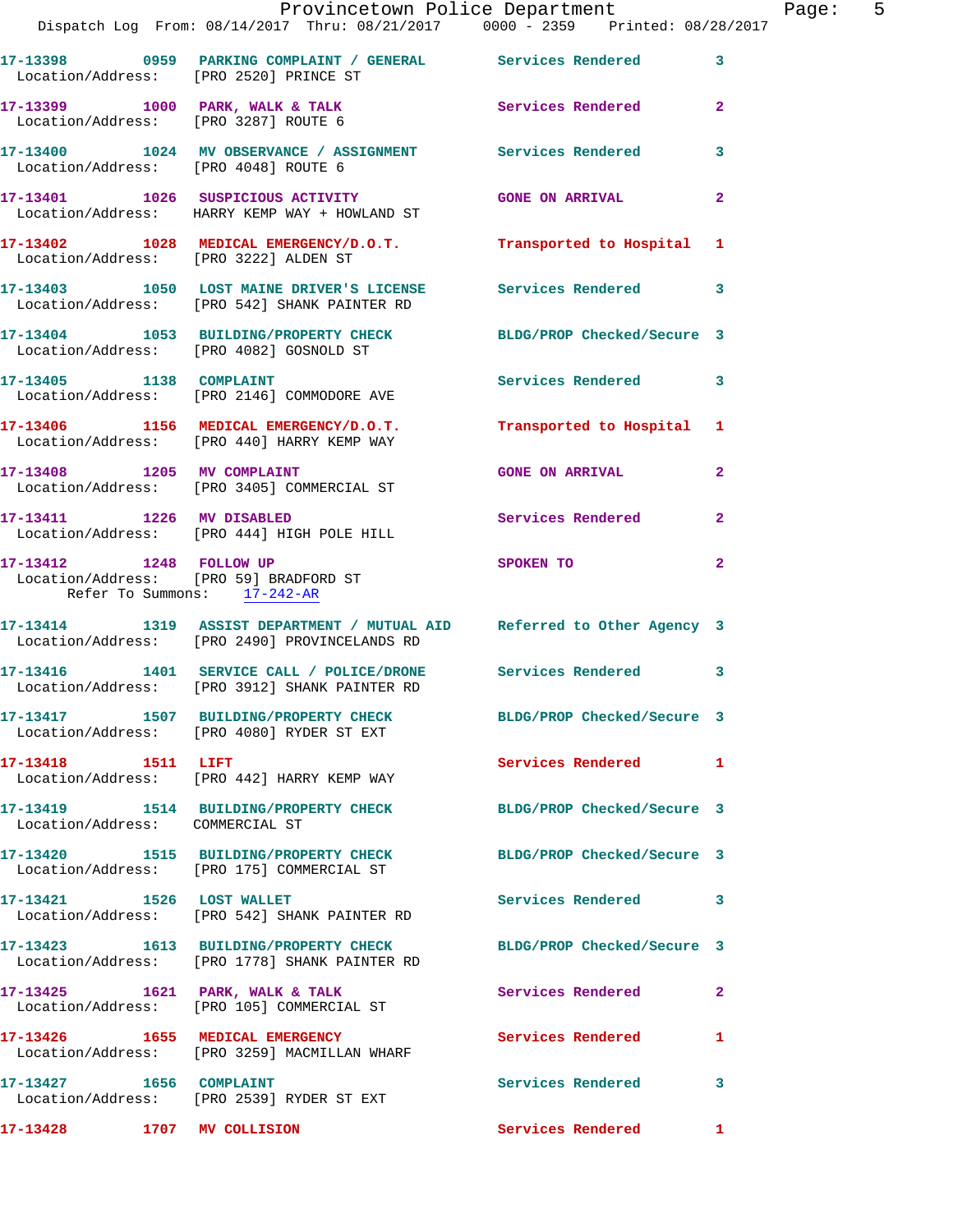|                                                                   | Dispatch Log From: 08/14/2017 Thru: 08/21/2017 0000 - 2359 Printed: 08/28/2017                                   | Provincetown Police Department |              | Page: 6 |  |
|-------------------------------------------------------------------|------------------------------------------------------------------------------------------------------------------|--------------------------------|--------------|---------|--|
|                                                                   | Location/Address: [PRO 444] HIGH POLE HILL                                                                       |                                |              |         |  |
|                                                                   | 17-13415 1730 SERVICE CALL / POLICE/DRONE Services Rendered 3<br>Location/Address: [PRO 154] COMMERCIAL ST       |                                |              |         |  |
|                                                                   | 17-13429 1748 THREATS/PAST OCCURRED<br>Location/Address: [PRO 2616] COMMERCIAL ST                                | SPOKEN TO                      | $\mathbf{2}$ |         |  |
|                                                                   | 17-13430 1803 DECEASED ANIMAL<br>Location/Address: [PRO 2479] ROUTE 6                                            | Services Rendered 2            |              | 3       |  |
|                                                                   | 17-13431 1823 SHOPLIFTER<br>Location/Address: [PRO 196] COMMERCIAL ST                                            | Could Not Locate               | $\mathbf{2}$ |         |  |
|                                                                   | 17-13432 1904 MV OBSERVANCE / ASSIGNMENT Services Rendered 3<br>Location/Address: BRADFORD ST + STANDISH ST      |                                |              |         |  |
|                                                                   | 17-13433 1940 BUILDING/PROPERTY CHECK BLDG/PROP Checked/Secure 3<br>Location/Address: [PRO 312] COMMERCIAL ST    |                                |              |         |  |
|                                                                   | 17-13434 1943 STREET PERFORMER COMPLAINT SPOKEN TO<br>Location: [PRO 3431] LOPES SQUARE                          |                                | 3            |         |  |
| 17-13435 2014 MV DISABLED<br>Location/Address: [PRO 2513] ROUTE 6 |                                                                                                                  | Services Rendered              | $\mathbf{2}$ |         |  |
|                                                                   | 17-13436 2015 BUILDING/PROPERTY CHECK BLDG/PROP Checked/Secure 3<br>Location/Address: [PRO 4082] GOSNOLD ST      |                                |              |         |  |
|                                                                   | 17-13437 2040 BUILDING/PROPERTY CHECK BLDG/PROP Checked/Secure 3<br>Location/Address: [PRO 312] COMMERCIAL ST    |                                |              |         |  |
|                                                                   | 17-13438 2058 BUILDING/PROPERTY CHECK BLDG/PROP Checked/Secure 3<br>Location/Address: [PRO 105] COMMERCIAL ST    |                                |              |         |  |
|                                                                   | 17-13442 2152 BUILDING/PROPERTY CHECK BLDG/PROP Checked/Secure 3<br>Location/Address: [PRO 312] COMMERCIAL ST    |                                |              |         |  |
|                                                                   | 17-13444 2208 MEDICAL EMERGENCY<br>Location/Address: [PRO 1892] SHANK PAINTER RD                                 | Transported to Hospital 1      |              |         |  |
|                                                                   | 17-13445 2304 BUILDING/PROPERTY CHECK BLDG/PROP Checked/Secure 3<br>Location/Address: [PRO 312] COMMERCIAL ST    |                                |              |         |  |
| For Date: $08/16/2017$ - Wednesday                                |                                                                                                                  |                                |              |         |  |
|                                                                   | 17-13448 0007 BUILDING/PROPERTY CHECK BLDG/PROP Checked/Secure 3<br>Location/Address: [PRO 530] SHANK PAINTER RD |                                |              |         |  |
|                                                                   | 17-13451 0100 BUILDING/PROPERTY CHECK Services Rendered 3<br>Location/Address: [PRO 3259] MACMILLAN WHARF        |                                |              |         |  |
|                                                                   | 17-13452 0108 PARK, WALK & TALK<br>Location/Address: [PRO 105] COMMERCIAL ST                                     | Services Rendered 2            |              |         |  |
|                                                                   | 17-13453 0124 BUILDING/PROPERTY CHECK BLDG/PROP Checked/Secure 3<br>Location/Address: [PRO 312] COMMERCIAL ST    |                                |              |         |  |
| 17-13455 0141 MV STOP                                             | Location/Address: BRADFORD ST + BANGS ST                                                                         | VERBAL WARNING 3               |              |         |  |
| 17-13456 0148 MV STOP                                             | Location/Address: [PRO 165] COMMERCIAL ST                                                                        | <b>VERBAL WARNING</b>          | 3            |         |  |
|                                                                   | 17-13457 0202 MEDICAL EMERGENCY<br>Location/Address: [PRO 94] BRADFORD ST<br>Refer To P/C: 17-222-AR             | Services Rendered 1            |              |         |  |
|                                                                   | 17-13460 0410 BUILDING/PROPERTY CHECK BLDG/PROP Checked/Secure 3<br>Location/Address: [PRO 440] HARRY KEMP WAY   |                                |              |         |  |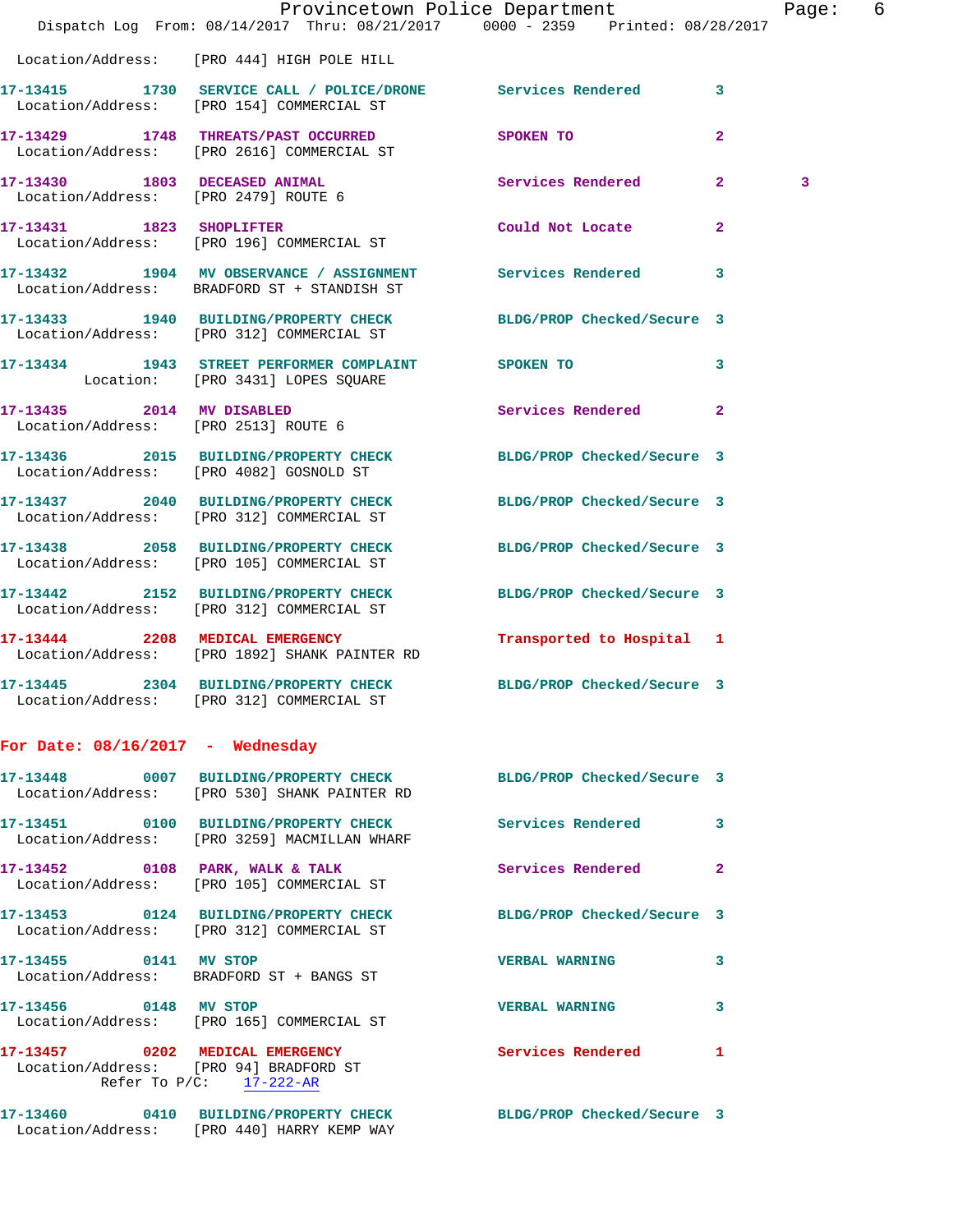|                                                        | 17-13461 0555 MV OBSERVANCE / ASSIGNMENT Services Rendered<br>Location/Address: [PRO 447] JEROME SMITH RD      |                          | 3              |              |
|--------------------------------------------------------|----------------------------------------------------------------------------------------------------------------|--------------------------|----------------|--------------|
|                                                        | 17-13462 0610 ALARM - FIRE<br>Location/Address: [PRO 155] COMMERCIAL ST                                        | Services Rendered        | 1              |              |
|                                                        | 17-13463 0624 MEDICAL EMERGENCY<br>Location/Address: [PRO 155] COMMERCIAL ST                                   | Transported to Hospital  | 1              |              |
|                                                        | 17-13465 0731 SERVICE CALL / POLICE<br>Location/Address: [PRO 4082] GOSNOLD ST                                 | <b>VERBAL WARNING</b>    | 3              |              |
|                                                        | 17-13466 0733 SERVICE CALL / POLICE<br>Location/Address: [PRO 175] COMMERCIAL ST                               | <b>VERBAL WARNING</b>    | 3              |              |
| 17-13467 0745 PET PANTRY                               | Location/Address: [PRO 3296] SHANK PAINTER RD                                                                  | Services Rendered        | 3              |              |
|                                                        | 17-13469 0750 MEDICAL EVALUATION<br>Location/Address: [PRO 1892] SHANK PAINTER RD                              | Services Rendered        | 1              |              |
| 17-13471 0838 ANIMAL CALL                              | Location/Address: [PRO 2898] JEROME SMITH RD                                                                   | Services Rendered        | $\mathbf{2}$   |              |
| 17-13473 0857 BIKE ACCIDENT                            | Location/Address: ATLANTIC AVE + BRADFORD ST                                                                   | <b>GONE ON ARRIVAL</b>   | 1              |              |
| 17-13439 0900 GENERAL INFO                             |                                                                                                                | Services Rendered        | 3              |              |
| 17-13474 0914 COMPLAINT                                | Location/Address: [PRO 3066] COMMERCIAL ST                                                                     | Services Rendered        | 3              |              |
|                                                        | 17-13476 0959 RACCOON PROBLEM<br>Location/Address: [PRO 564] BAYBERRY AVE                                      | Services Rendered        | $\mathbf{2}$   |              |
| 17-13477 1003 FOLLOW UP<br>Refer To Summons: 17-203-AR | Location/Address: [PRO 652] COMMERCIAL ST                                                                      | <b>FOLLOW UP</b>         | $\overline{2}$ |              |
|                                                        | 17-13478 1008 SHOP WITH A COP<br>Location/Address: [PRO 542] SHANK PAINTER RD                                  | <b>Services Rendered</b> | 3              |              |
| 17-13479 1034 BY-LAW VIOLATION                         | Location/Address: RYDER ST + COMMERCIAL ST                                                                     | Unfounded                | $\mathbf{2}$   |              |
|                                                        | 17-13480 1045 BUILDING/PROPERTY CHECK BLDG/PROP Checked/Secure 3<br>Location/Address: [PRO 3317] CEMETERY RD   |                          |                | $\mathbf{1}$ |
| Location/Address: [PRO 2521] ROUTE 6                   | 17-13481 1052 ASSIST DEPARTMENT / MUTUAL AID Services Rendered                                                 |                          | 3              |              |
|                                                        | 17-13482 1102 PARK, WALK & TALK<br>Location/Address: [PRO 2304] COMMERCIAL ST                                  | <b>Services Rendered</b> | $\overline{a}$ |              |
|                                                        | 17-13483 1113 MV OBSERVANCE / ASSIGNMENT Services Rendered<br>Location/Address: SHANK PAINTER RD + PROVINCE RD |                          | 3              |              |
|                                                        | $17-13484$ 1146 PARK, WALK & TALK                                                                              | Services Rendered        | $\mathbf{2}$   |              |
|                                                        | 17-13485 1201 MV COLLISION/PAST<br>Location/Address: [PRO 539] SHANK PAINTER RD                                | Services Rendered        | 1              |              |
|                                                        | 17-13486 1230 MISSING PARENTS<br>Location: [PRO 3431] LOPES SQUARE                                             | Transferred Custody      | 1              |              |
|                                                        | 17-13488 1238 BIKES OBSTRUCTING<br>Location/Address: [PRO 327] COMMERCIAL ST                                   | Services Rendered        | $\overline{a}$ |              |
| 17-13489 1243 STRANDED MAMMAL                          |                                                                                                                | Services Rendered        | $\mathbf{2}^-$ |              |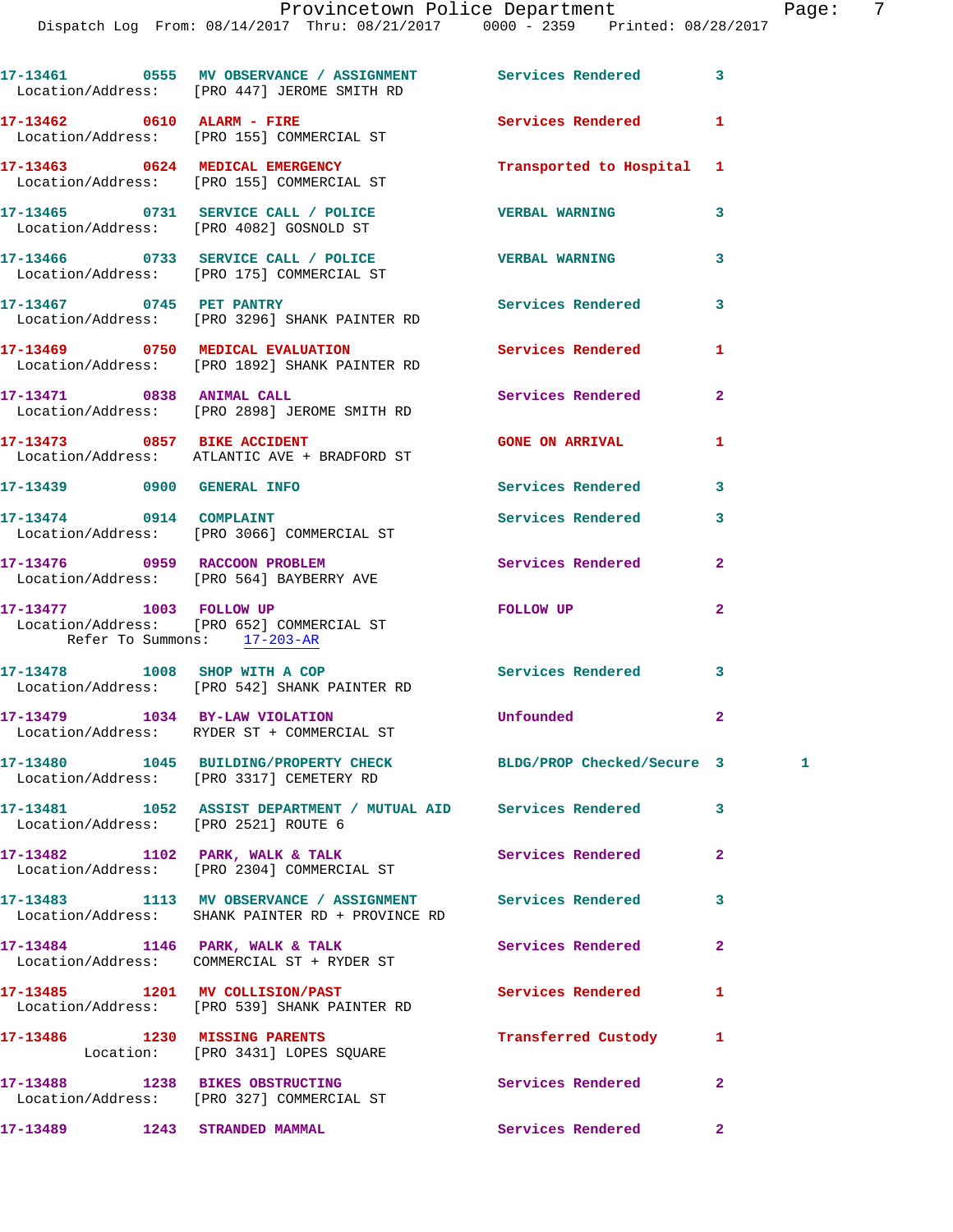|                                                                   | Provincetown Police Department<br>Dispatch Log From: 08/14/2017 Thru: 08/21/2017 0000 - 2359 Printed: 08/28/2017        |                            |                |
|-------------------------------------------------------------------|-------------------------------------------------------------------------------------------------------------------------|----------------------------|----------------|
|                                                                   | Location/Address: [PRO 1759] COMMERCIAL ST                                                                              |                            |                |
|                                                                   | 17-13490 1249 BUILDING/PROPERTY CHECK BLDG/PROP Checked/Secure 3<br>Location/Address: [PRO 312] COMMERCIAL ST           |                            |                |
|                                                                   | 17-13491 1259 SERVICE CALL / POLICE 3ervices Rendered<br>Location/Address: [PRO 606] CONWELL ST                         |                            | 3              |
| Refer To Accident: 17-82-AC                                       | 17-13837 1300 MV HIT & RUN<br>Location/Address: [PRO 357] COMMERCIAL ST                                                 | Investigated               | 2              |
|                                                                   | 17-13492 1305 WELL-BEING CHECK<br>Location/Address: [PRO 542] SHANK PAINTER RD                                          | Could Not Locate           | 3              |
|                                                                   | 17-13493 1315 MV OBSERVANCE / ASSIGNMENT<br>Location/Address: BRADFORD ST + STANDISH ST                                 | Services Rendered          | 3              |
|                                                                   | 17-13494 1317 WRITTEN WARNING CROSSWALK<br>Location/Address: PEARL ST + COMMERCIAL ST                                   | Citation / Warning Issue 3 |                |
| 17-13495   1338   COMPLAINT<br>Location/Address: GEORGES PATH     |                                                                                                                         | <b>Services Rendered</b>   | 3              |
|                                                                   | 17-13496 1354 BUILDING/PROPERTY CHECK<br>Location/Address: [PRO 3033] COMMERCIAL ST                                     | BLDG/PROP Checked/Secure 3 |                |
| 17-13497 1401 LOST LICENSE                                        | Location/Address: [PRO 542] SHANK PAINTER RD                                                                            | <b>Services Rendered</b>   | 3              |
|                                                                   | 17-13498 1403 BUILDING/PROPERTY CHECK<br>Location/Address: [PRO 2500] COMMERCIAL ST                                     | BLDG/PROP Checked/Secure 3 |                |
|                                                                   | 17-13499 1420 NOISE COMPLAINT<br>Location/Address: [PRO 442] HARRY KEMP WAY                                             | Services Rendered          | 3              |
|                                                                   | 17-13502 1427 EVALUATION/FIRST AID<br>Location/Address: [PRO 1892] SHANK PAINTER RD                                     | <b>Services Rendered</b>   | 1              |
|                                                                   | 17-13503 1441 EVALUATION/ABDOMINAL<br>Location/Address: [PRO 3033] COMMERCIAL ST                                        | <b>PATIENT REFUSAL</b>     | 1              |
|                                                                   | 17-13504 1511 ANIMAL CALL/BARKING DOG<br>Location/Address: [PRO 1441] WASHINGTON AVE                                    | Services Rendered          | $\mathbf{2}$   |
| Location/Address: COMMERCIAL ST                                   | 17-13505 1535 SERVICE CALL / POLICE                                                                                     | <b>Services Rendered</b>   | 3              |
| Refer To Accident: 17-77-AC                                       | 17-13506 1543 MV HIT & RUN<br>Location/Address: [PRO 2750] COMMERCIAL ST                                                | <b>Services Rendered</b>   | 2              |
| 17-13507 1549 MV DISABLED<br>Location/Address: [PRO 2521] ROUTE 6 |                                                                                                                         | Unfounded                  | $\mathbf{2}$   |
|                                                                   | 17-13508 1550 PARKING COMPLAINT / GENERAL Citation / Warning Issue 3<br>Location/Address: [PRO 1653] PRISCILLA ALDEN RD |                            |                |
| 17-13509 1612 COMPLAINT                                           | Location/Address: [PRO 3954] WILLOW DR                                                                                  | <b>Services Rendered</b>   | 3              |
|                                                                   | 17-13513 1717 LOST GOLD MEDAL<br>Location/Address: [PRO 542] SHANK PAINTER RD                                           | <b>Services Rendered</b>   | 3              |
| 17-13514 1807 HAZARDS<br>Location/Address: ROUTE 6                |                                                                                                                         | Removed Hazard             | 2              |
|                                                                   | 17-13515 1836 BY-LAW VIOLATION/SLEEPING SPOKEN TO<br>Location/Address: [PRO 2539] RYDER ST EXT                          |                            | $\overline{a}$ |
| 17-13516 1849 FIRE, OTHER                                         |                                                                                                                         | Extinguished               | 1              |

Page: 8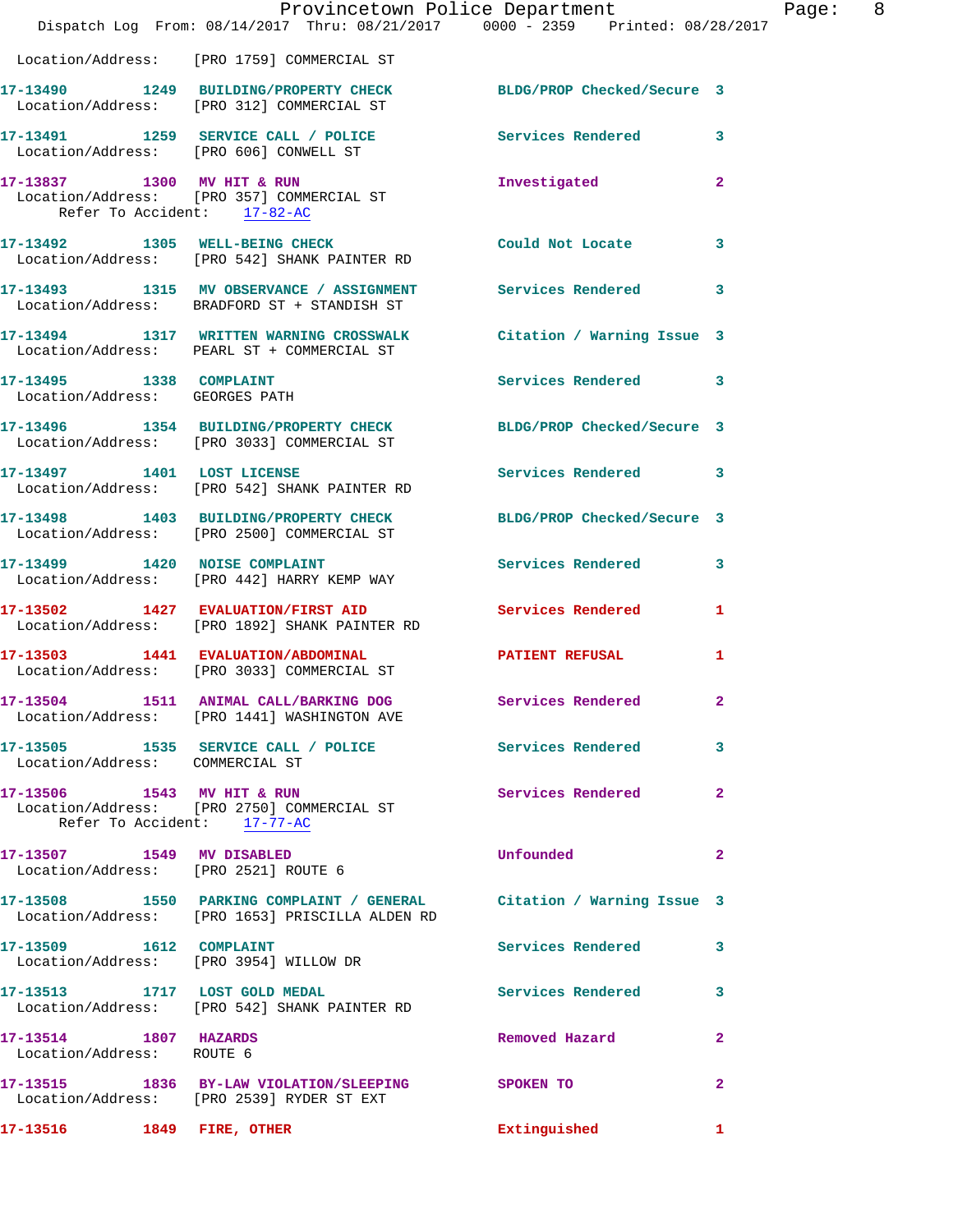|                                      | Dispatch Log From: 08/14/2017 Thru: 08/21/2017 0000 - 2359 Printed: 08/28/2017                                    | Provincetown Police Department | Page: 9      |
|--------------------------------------|-------------------------------------------------------------------------------------------------------------------|--------------------------------|--------------|
|                                      | Location/Address: WINTHROP ST + BRADFORD ST                                                                       |                                |              |
|                                      | 17-13517 1856 ANIMAL CALL/DOG ATE PILLS Services Rendered 2<br>Location/Address: [PRO 542] SHANK PAINTER RD       |                                |              |
|                                      | 17-13521 2016 MEDICAL EMERGENCY PATIENT REFUSAL<br>Location/Address: [PRO 3259] MACMILLAN WHARF                   |                                | $\mathbf{1}$ |
|                                      | 17-13522 2018 BIKE COMPLAINT Services Rendered 2<br>Location/Address: BRADFORD ST + JOHNSON ST                    |                                |              |
|                                      | 17-13524 2126 PARKING COMPLAINT / GENERAL SPOKEN TO<br>Location/Address: COOK ST + BRADFORD ST                    |                                | $\mathbf{3}$ |
|                                      | 17-13525 2201 BUILDING/PROPERTY CHECK BLDG/PROP Checked/Secure 3<br>Location/Address: [PRO 4080] RYDER ST EXT     |                                |              |
|                                      | 17-13526 2215 GENERAL INFO                                                                                        | Services Rendered 3            |              |
| 17-13527 2234 COMPLAINT              | Location/Address: [PRO 2494] BRADFORD ST                                                                          | GONE ON ARRIVAL 3              |              |
|                                      | 17-13528 2342 COMPLAINT<br>Location/Address: [PRO 208] COMMERCIAL ST                                              | <b>VERBAL WARNING</b>          | $\mathbf{3}$ |
|                                      | 17-13529 2359 BUILDING/PROPERTY CHECK BLDG/PROP Checked/Secure 3<br>Location/Address: [PRO 3033] COMMERCIAL ST    |                                |              |
| For Date: $08/17/2017$ - Thursday    |                                                                                                                   |                                |              |
|                                      | 17-13530 0008 ASSIST DEPARTMENT / H/M/O SPOKEN TO<br>Location/Address: [PRO 3259] MACMILLAN WHARF                 |                                | $\mathbf{3}$ |
|                                      | 17-13531 0020 MV OBSERVANCE / ASSIGNMENT Services Rendered 3<br>Location/Address: [PRO 94] BRADFORD ST            |                                |              |
| Location/Address: [PRO 571] ALDEN ST | 17-13536 0200 BUILDING/PROPERTY CHECK Services Rendered 3                                                         |                                |              |
|                                      | 17-13537 0206 BUILDING/PROPERTY CHECK BLDG/PROP Checked/Secure 3<br>Location/Address: [PRO 1502] BRADFORD ST      |                                |              |
|                                      | 17-13538 0208 BUILDING/PROPERTY CHECK Services Rendered 3<br>Location/Address: [PRO 2493] BRADFORD ST             |                                |              |
|                                      | 17-13539 0208 911 / GENERAL<br>Location/Address: [PRO 3430] COMMERCIAL ST                                         | Services Rendered 1            |              |
|                                      | 17-13540 0234 BUILDING/PROPERTY CHECK BLDG/PROP Checked/Secure 3<br>Location/Address: [PRO 99] COMMERCIAL ST      |                                |              |
|                                      | 17-13541 0323 BUILDING/PROPERTY CHECK BLDG/PROP Checked/Secure 3<br>Location/Address: [PRO 530] SHANK PAINTER RD  |                                |              |
|                                      | 17-13542 0328 BUILDING/PROPERTY CHECK BLDG/PROP Checked/Secure 3<br>Location/Address: [PRO 488] MAYFLOWER ST      |                                |              |
|                                      | 17-13543 0423 NOISE COMPLAINT<br>Location/Address: [PRO 3592] PLEASANT ST                                         | Services Rendered 3            |              |
|                                      | 17-13544 0524 BUILDING/PROPERTY CHECK BLDG/PROP Checked/Secure 3<br>Location/Address: [PRO 1778] SHANK PAINTER RD |                                |              |
|                                      | 17-13545 0524 BUILDING/PROPERTY CHECK<br>Location/Address: [PRO 545] SHANK PAINTER RD                             | BLDG/PROP Checked/Secure 3     |              |
| Location/Address: [PRO 3921] ROUTE 6 | 17-13546 0537 BUILDING/PROPERTY CHECK BLDG/PROP Checked/Secure 3                                                  |                                |              |
|                                      | 17-13547 0600 BUILDING/PROPERTY CHECK BLDG/PROP Checked/Secure 3                                                  |                                |              |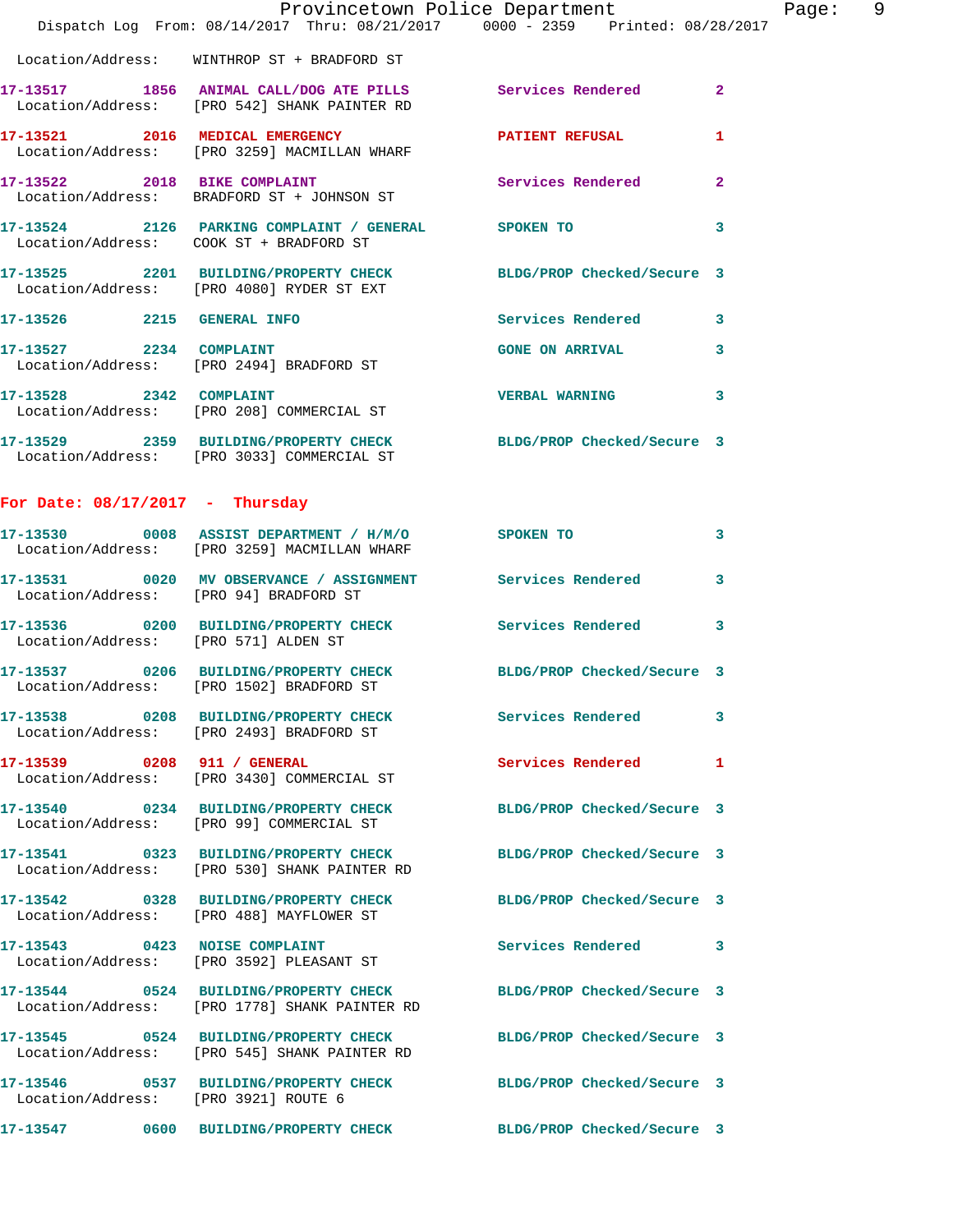|                                | Provincetown Police Department<br>Dispatch Log From: 08/14/2017 Thru: 08/21/2017 0000 - 2359 Printed: 08/28/2017 |                     |              | Page: 10 |  |
|--------------------------------|------------------------------------------------------------------------------------------------------------------|---------------------|--------------|----------|--|
|                                | Location/Address: [PRO 1780] JOHNSON ST                                                                          |                     |              |          |  |
|                                | 17-13548 0616 BUILDING/PROPERTY CHECK Services Rendered 3<br>Location/Address: [PRO 2490] PROVINCELANDS RD       |                     |              |          |  |
|                                | 17-13550 0721 PARKING COMPLAINT / GENERAL Services Rendered 3<br>Location/Address: NICKERSON ST + COMMERCIAL ST  |                     |              |          |  |
|                                | 17-13551 0736 PET PANTRY<br>Location/Address: [PRO 3296] SHANK PAINTER RD                                        | Services Rendered 3 |              |          |  |
|                                | 17-13552 0745 PARKING COMPLAINT / GENERAL Services Rendered 3<br>Location/Address: [PRO 59] BRADFORD ST          |                     |              |          |  |
|                                | 17-13553 0807 PARKING COMPLAINT / GENERAL GONE ON ARRIVAL 3<br>Location/Address: FREEMAN ST + COMMERCIAL ST      |                     |              |          |  |
|                                | 17-13554 0812 BUILDING/PROPERTY CHECK BLDG/PROP Checked/Secure 3<br>Location/Address: [PRO 3430] COMMERCIAL ST   |                     |              |          |  |
|                                | 17-13555 0816 BUILDING/PROPERTY CHECK Services Rendered 3<br>Location/Address: [PRO 3259] MACMILLAN WHARF        |                     |              |          |  |
|                                | 17-13556 0847 BUILDING/PROPERTY CHECK Services Rendered 3<br>Location/Address: [PRO 2898] JEROME SMITH RD        |                     |              |          |  |
| Location/Address: ATLANTIC AVE | 17-13557 0851 SUSPICIOUS ACTIVITY Unfounded                                                                      |                     | $\mathbf{2}$ |          |  |
|                                | 17-13558 0913 SWOLLEN LIP/RESCUE <b>PATIENT REFUSAL</b><br>Location/Address: [PRO 3430] COMMERCIAL ST            |                     | 1            |          |  |
| 17-13559 0926 BARKING DOG      | Location/Address: [PRO 3307] HEATHER'S WAY                                                                       | Services Rendered   | $\mathbf{2}$ |          |  |
|                                | 17-13560 0927 LOST BLANKET<br>Location/Address: [PRO 542] SHANK PAINTER RD                                       | Services Rendered 3 |              |          |  |
|                                | 17-13561 0933 PROPERTY DAMAGE<br>Location/Address: [PRO 488] MAYFLOWER ST                                        | Services Rendered 3 |              |          |  |
|                                | 17-13562 0938 PARKING COMPLAINT / GENERAL Services Rendered<br>Location/Address: [PRO 1218] COMMERCIAL ST        |                     | 3            |          |  |
|                                | 17-13564 0948 BUILDING/PROPERTY CHECK BLDG/PROP Checked/Secure 3<br>Location/Address: [PRO 2500] COMMERCIAL ST   |                     |              |          |  |
|                                | 17-13565 0955 PARK, WALK & TALK 6 Services Rendered 2<br>Location/Address: [PRO 526] RYDER ST EXT                |                     |              |          |  |
|                                | 17-13566 1009 MV TOW/REVOKED<br>Location/Address: STANDISH ST + BRADFORD ST<br>Refer To Summons: 17-225-AR       | Vehicle Towed 3     |              |          |  |
|                                | 17-13567 1015 PARKING COMPLAINT / GENERAL Vehicle Towed<br>Location/Address: [PRO 3954] WILLOW DR                |                     | 3            |          |  |
|                                | 17-13568 1016 LOST WHITE WALLET Services Rendered 3<br>Location/Address: [PRO 542] SHANK PAINTER RD              |                     |              |          |  |
|                                | 17-13570 1041 MV STOP Citation / Warning Issue 3<br>Location/Address: [PRO 1667] HARRY KEMP WAY + CONWELL ST     |                     |              |          |  |
| 17-13571 1104 HARASSMENT       | Location/Address: [PRO 1196] BRADFORD ACRES RD                                                                   | Services Rendered   | $\mathbf{2}$ |          |  |
|                                | 17-13572 1107 ATTEMPTED THEFT<br>Location/Address: [PRO 664] COMMERCIAL ST                                       | Services Rendered   | $\mathbf{2}$ |          |  |
| 17-13573 1109 PET DONATION     | Location/Address: [PRO 2474] BRADFORD ST                                                                         | Services Rendered   | $\mathbf{2}$ |          |  |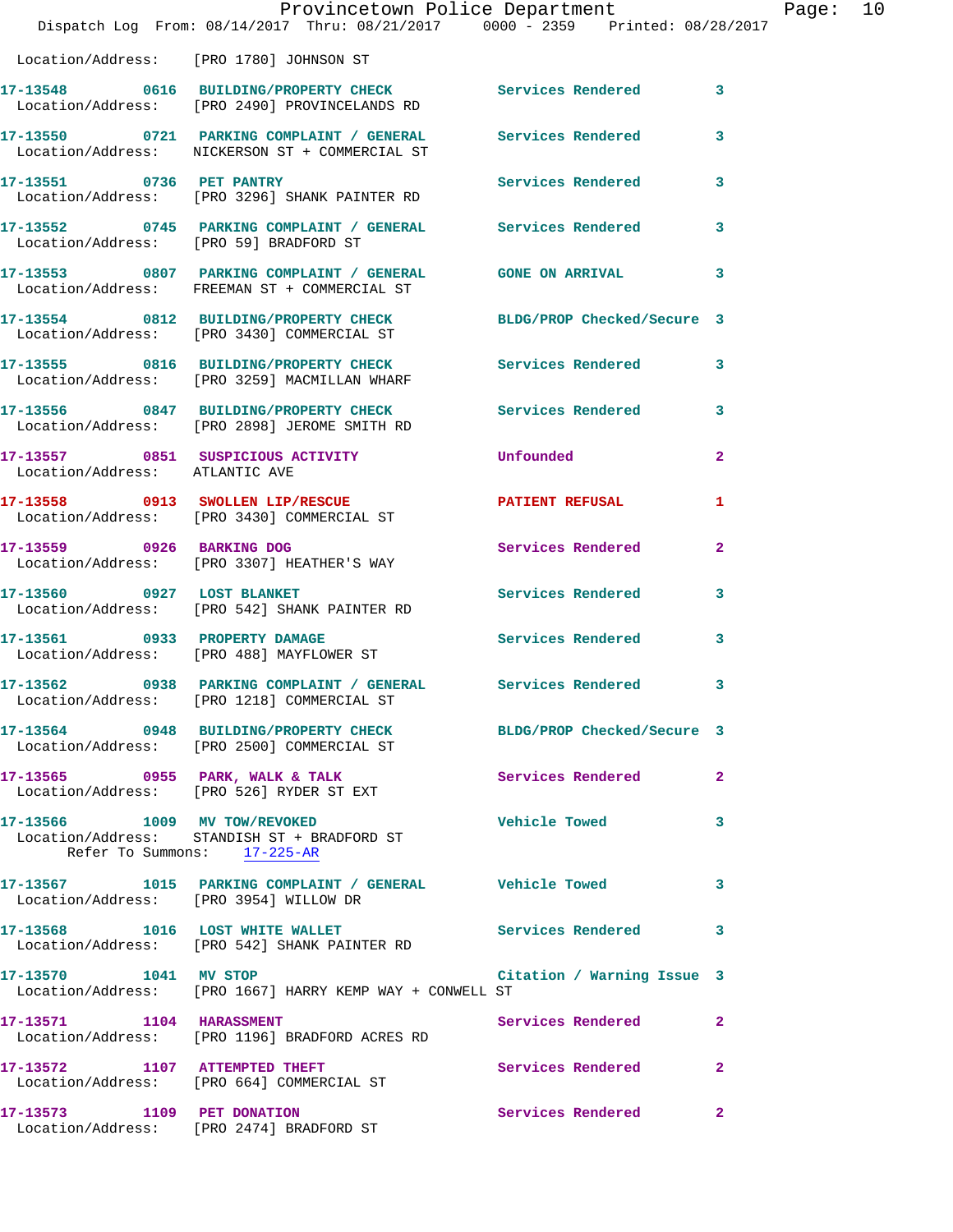|                                                                                            | 17-13574 1114 LOST DRIVER'S LICENSE Services Rendered 3<br>Location/Address: [PRO 542] SHANK PAINTER RD          |                           |                |
|--------------------------------------------------------------------------------------------|------------------------------------------------------------------------------------------------------------------|---------------------------|----------------|
| Location/Address: BANGS ST                                                                 | 17-13575 1125 SUSPICIOUS ACTIVITY                                                                                | Services Rendered         | $\mathbf{2}$   |
| 17-13576 1202 LOST CHECK                                                                   | Location/Address: [PRO 3296] SHANK PAINTER RD                                                                    | Services Rendered         | 3              |
| 17-13577 1207 PARADE                                                                       | Location/Address: [PRO 1892] SHANK PAINTER RD                                                                    | Services Rendered         | $\mathbf{2}$   |
| 17-13579 1248 MV HIT & RUN<br>Location/Address: BRADFORD ST<br>Refer To Accident: 17-82-AC |                                                                                                                  | FOLLOW UP                 | $\overline{2}$ |
| 17-13580 1316 LOST WALLET                                                                  | Location/Address: [PRO 542] SHANK PAINTER RD                                                                     | <b>Services Rendered</b>  | 3              |
|                                                                                            | 17-13581 1319 LOST DRIVER'S LICENSE<br>Location/Address: [PRO 542] SHANK PAINTER RD                              | <b>Services Rendered</b>  | 3              |
| 17-13582 1333 TOW FOR PARADE                                                               | Location/Address: [PRO 1218] COMMERCIAL ST                                                                       | Services Rendered         | 3              |
|                                                                                            | 17-13583 1340 MV COLLISION<br>Location/Address: [PRO 72] PROVINCELANDS RD                                        | Services Rendered         | 1              |
| 17-13687 1437 MV HIT & RUN                                                                 | Location/Address: [PRO 542] SHANK PAINTER RD                                                                     | Services Rendered         | $\mathbf{2}$   |
| 17-13584 1500 ASSIST CITIZEN<br>Location/Address: COMMERCIAL ST                            |                                                                                                                  | <b>Services Rendered</b>  | 3              |
|                                                                                            | 17-13585 1506 MEDICAL EMERGENCY<br>Location/Address: [PRO 399] COMMERCIAL ST                                     | Transported to Hospital 1 |                |
| 17-13587 1558 MV STOP                                                                      | Location/Address: [PRO 542] SHANK PAINTER RD                                                                     | <b>VERBAL WARNING</b>     | 3              |
| 17-13588 1610 BIKE ACCIDENT                                                                | Location/Address: [PRO 106] COMMERCIAL ST                                                                        | SPOKEN TO                 | 1              |
| 17-13589 1610 LOST NJ ID                                                                   | Location/Address: [PRO 542] SHANK PAINTER RD                                                                     | Services Rendered 3       |                |
|                                                                                            | 17-13590 1628 MEDICAL EMERGENCY<br>Location/Address: WINTHROP ST + COMMERCIAL ST                                 | Transported to Hospital 1 |                |
|                                                                                            | 17-13591 1642 PROPERTY DAMAGE<br>Location/Address: BRADFORD ST + FRANKLIN ST                                     | <b>Services Rendered</b>  | $\mathbf{3}$   |
|                                                                                            | 17-13592 1657 MEDICAL EMERGENCY<br>Location/Address: RYDER ST + COMMERCIAL ST                                    | Transported to Hospital 1 |                |
|                                                                                            | 17-13594 1714 MEDICAL EMERGENCY<br>Location/Address: [PRO 2543] MACMILLAN WHARF                                  | <b>PATIENT REFUSAL</b>    | $\mathbf{1}$   |
|                                                                                            | 17-13595 1719 MEDICAL EMERGENCY<br>Location/Address: [PRO 208] COMMERCIAL ST                                     | PATIENT REFUSAL 1         |                |
|                                                                                            | 17-13600 1839 LOST WALLET<br>Location/Address: [PRO 542] SHANK PAINTER RD                                        | <b>Services Rendered</b>  | 3              |
| 17-13604 1912 MEDICAL EMERGENCY                                                            | Location/Address: [PRO 230] COMMERCIAL ST                                                                        | Transported to Hospital 1 |                |
|                                                                                            | 17-13605 1916 LOST PROPERTY/BLUE AND GOLD BA Services Rendered 3<br>Location/Address: [PRO 542] SHANK PAINTER RD |                           |                |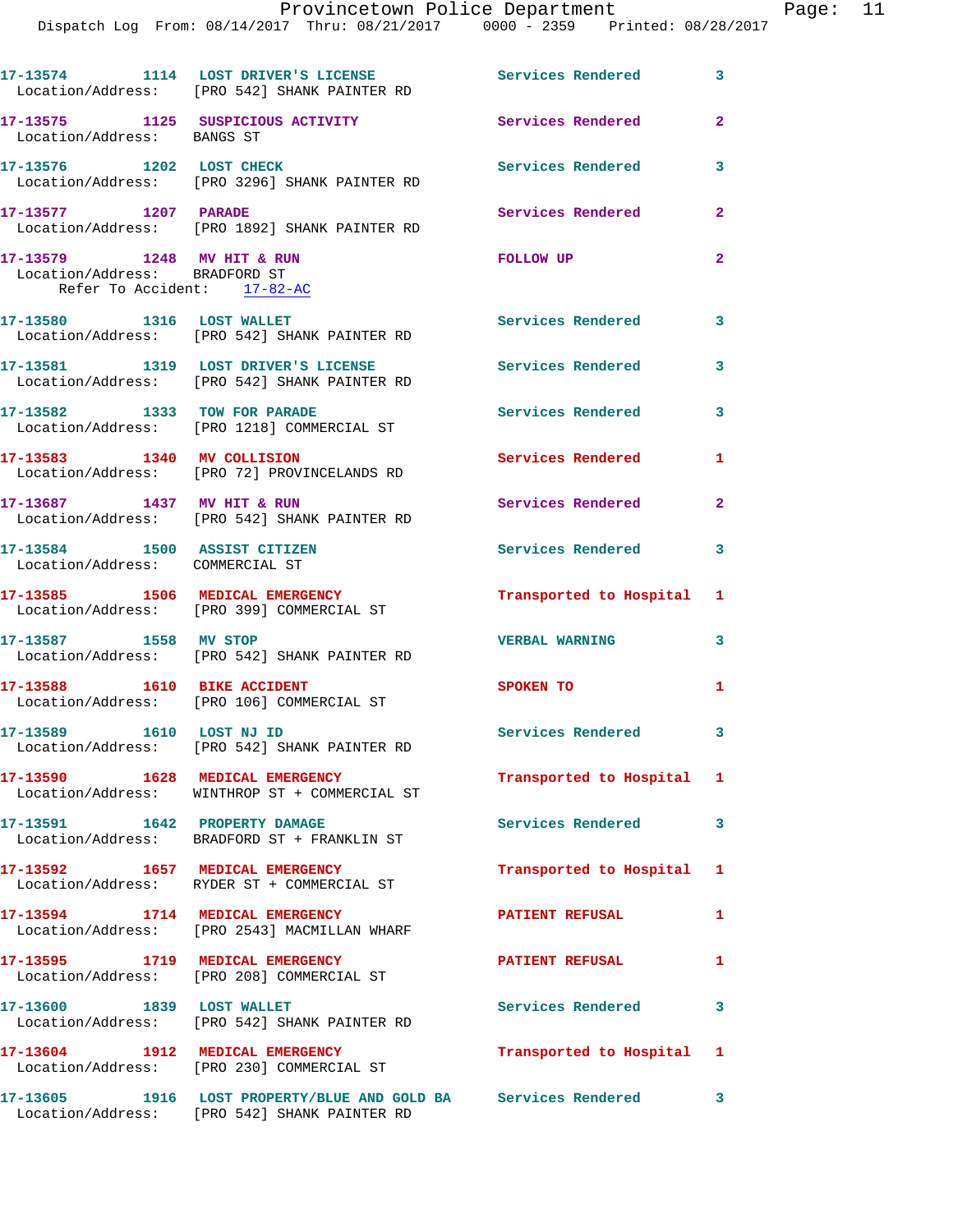|                                                              | Provincetown Police Department<br>Dispatch Log From: 08/14/2017 Thru: 08/21/2017 0000 - 2359 Printed: 08/28/2017 |                            |                |
|--------------------------------------------------------------|------------------------------------------------------------------------------------------------------------------|----------------------------|----------------|
|                                                              | 17-13606 1924 BY-LAW VIOLATION GONE ON ARRIVAL<br>Location/Address: MONTELLO ST + COMMERCIAL ST                  |                            | $\overline{2}$ |
|                                                              | 17-13607 1934 FIRE, OTHER/STOVE <b>PATIENT REFUSAL</b><br>Location/Address: [PRO 442] HARRY KEMP WAY             |                            | 1              |
|                                                              | 17-13609 1951 MISSING PERSON<br>Location/Address: [PRO 433] RYDER ST EXT                                         | <b>Services Rendered</b>   | 1              |
|                                                              | 17-13610 2001 SUSPICIOUS ACTIVITY<br>Location/Address: [PRO 2543] MACMILLAN WHARF                                | SPOKEN TO                  | $\mathbf{2}$   |
|                                                              | 17-13611 2010 DISTURBANCE / FIGHT / ARGUMENT SPOKEN TO<br>Location/Address: [PRO 632] COMMERCIAL ST              |                            | 1              |
|                                                              | 17-13612 2023 ASSIST CITIZEN<br>Location/Address: [PRO 488] MAYFLOWER ST                                         | Services Rendered          | 3              |
| 17-13614 2031 MV STOP                                        | Location/Address: [PRO 2479] ROUTE 6                                                                             | <b>VERBAL WARNING</b>      | 3              |
|                                                              | 17-13616 2105 BUILDING/PROPERTY CHECK BLDG/PROP Checked/Secure 3<br>Location/Address: [PRO 99] COMMERCIAL ST     |                            |                |
| Location/Address: [PRO 2521] ROUTE 6                         | 17-13617 2108 MV OBSERVANCE / ASSIGNMENT Services Rendered                                                       |                            | 3              |
|                                                              | 17-13618 2110 BUILDING/PROPERTY CHECK<br>Location/Address: [PRO 2483] COMMERCIAL ST                              | BLDG/PROP Checked/Secure 3 |                |
| 17-13619 2119 MV STOP                                        | Location/Address: [PRO 2479] ROUTE 6                                                                             | <b>VERBAL WARNING</b>      | 3              |
|                                                              | 17-13620 2119 BUILDING/PROPERTY CHECK<br>Location/Address: [PRO 2489] BRADFORD ST                                | BLDG/PROP Checked/Secure 3 |                |
|                                                              | 17-13621 2122 MEDICAL EMERGENCY<br>Location/Address: [PRO 1012] NELSON AVE                                       | Transported to Hospital    | 1              |
|                                                              | 17-13622 2132 BUILDING/PROPERTY CHECK<br>Location/Address: [PRO 519] RACE POINT RD                               | BLDG/PROP Checked/Secure 3 |                |
|                                                              | 17-13623 2158 STREET PERFORMER COMPLAINT<br>Location/Address: [PRO 1835] COMMERCIAL ST                           | SPOKEN TO                  | $\mathbf{3}$   |
|                                                              | 17-13624 2159 DISTURBANCE / FIGHT / ARGUMENT SPOKEN TO<br>Location/Address: [PRO 3276] COMMERCIAL ST             |                            | 1.             |
|                                                              | 17-13625 2205 BUILDING/PROPERTY CHECK<br>Location/Address: [PRO 2898] JEROME SMITH RD                            | <b>Services Rendered</b>   | 3              |
| 17-13627 2233 DISORDERLY                                     | Location/Address: [PRO 3443] COMMERCIAL ST                                                                       | <b>VERBAL WARNING</b>      | $\overline{2}$ |
|                                                              | 17-13629 2240 DISTURBANCE / FIGHT / ARGUMENT GONE ON ARRIVAL<br>Location/Address: [PRO 208] COMMERCIAL ST        |                            | 1              |
|                                                              | 17-13631 2247 LOST IPHONE 6<br>Location/Address: [PRO 542] SHANK PAINTER RD                                      | <b>Services Rendered</b>   | 3              |
| 17-13632 2321 LOST WALLET<br>Location/Address: COMMERCIAL ST |                                                                                                                  | <b>Services Rendered</b>   | 3              |
|                                                              | 17-13634 2330 LOST PROPERTY/CARDHOLDER SPOKEN TO<br>Location/Address: [PRO 1235] BRADFORD ST                     |                            | 3              |
|                                                              | 17-13635 2356 MEDICAL EMERGENCY/EVAL 2356 PATIENT REFUSAL<br>Location/Address: [PRO 542] SHANK PAINTER RD        |                            | 1              |

Refer To P/C: 17-230-AR

Page: 12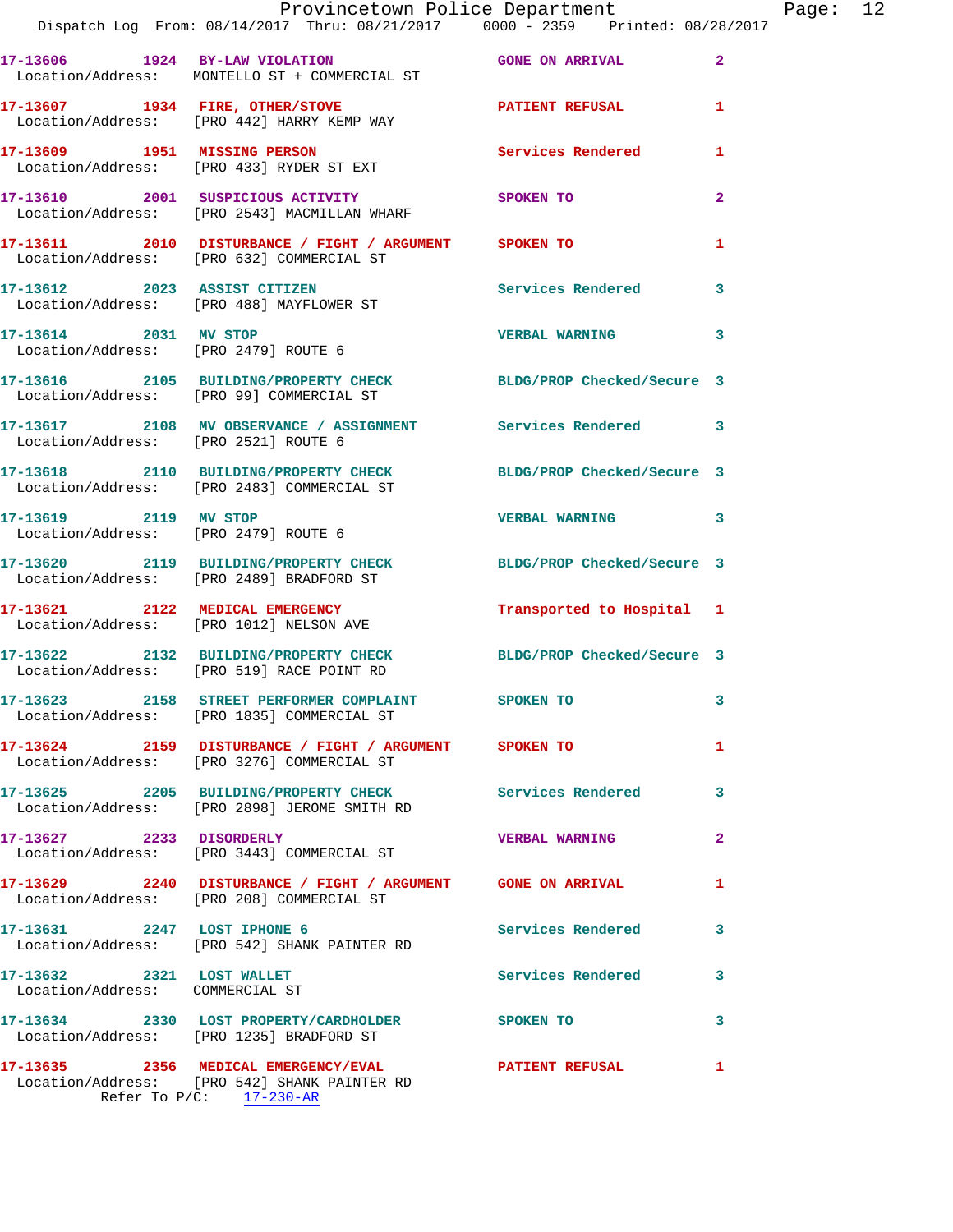|                                   | Provincetown Police Department<br>Dispatch Log From: 08/14/2017 Thru: 08/21/2017 0000 - 2359 Printed: 08/28/2017 |                             |              | Page: 13 |  |
|-----------------------------------|------------------------------------------------------------------------------------------------------------------|-----------------------------|--------------|----------|--|
| For Date: $08/18/2017$ - Friday   |                                                                                                                  |                             |              |          |  |
|                                   | 17-13636 0001 BAR CHECK<br>Location/Address: [PRO 3443] COMMERCIAL ST                                            | No Action Required 2        |              |          |  |
|                                   | 17-13637 0008 COMPLAINT-FIREWORKS Could Not Locate 3<br>Location/Address: [PRO 2977] COMMERCIAL ST               |                             |              |          |  |
|                                   | 17-13638 0022 LOST IPHONE 6S<br>Location/Address: [PRO 542] SHANK PAINTER RD                                     | Services Rendered 3         |              |          |  |
| Location/Address: COMMERCIAL ST   | 17-13639 0027 BUILDING/PROPERTY CHECK BLDG/PROP Checked/Secure 3                                                 |                             |              |          |  |
| Refer To $P/C$ : 17-230-AR        |                                                                                                                  | PATIENT REFUSAL 1           |              |          |  |
| Location/Address: CARVER ST       | 17-13641 0111 TRAFFIC CONTROL Services Rendered                                                                  |                             | $\mathbf{3}$ |          |  |
|                                   | 17-13642 0120 MV OBSERVANCE / ASSIGNMENT Services Rendered 3<br>Location/Address: BRADFORD ST + HIGH POLE HILL   |                             |              |          |  |
| Location/Address: OFF CEMETERY RD | 17-13644 0140 MEDICAL EMERGENCY                                                                                  | Transported to Hospital 1   |              |          |  |
|                                   | 17-13648 0215 ASSIST CITIZEN<br>Location/Address: [PRO 3331] COMMERCIAL ST                                       | No Action Required 3        |              |          |  |
|                                   | 17-13649 0255 BUILDING/PROPERTY CHECK Services Rendered 3<br>Location/Address: [PRO 2493] BRADFORD ST            |                             |              |          |  |
|                                   | 17-13650 0257 BUILDING/PROPERTY CHECK BLDG/PROP Checked/Secure 3<br>Location/Address: [PRO 1502] BRADFORD ST     |                             |              |          |  |
|                                   | 17-13653 0431 BUILDING/PROPERTY CHECK BLDG/PROP Checked/Secure 3<br>Location/Address: [PRO 58] BRADFORD ST       |                             |              |          |  |
|                                   | 17-13655 0513 BUILDING/PROPERTY CHECK BLDG/PROP Checked/Secure 3<br>Location/Address: [PRO 379] COMMERCIAL ST    |                             |              |          |  |
|                                   | 17-13656  0536  BUILDING/PROPERTY CHECK<br>Location/Address: [PRO 2494] BRADFORD ST                              | Services Rendered 3         |              |          |  |
|                                   | 17-13657 0634 CIVIL COMPLAINT<br>Location/Address: [PRO 564] BAYBERRY AVE                                        | Services Rendered 3         |              |          |  |
|                                   | 17-13658 0652 LOOSE DOG<br>Location/Address: [PRO 3746] BRADFORD ST EXT                                          | Could Not Locate            | $\mathbf{2}$ |          |  |
| 17-13659 0657 DISORDERLY          | Location/Address: [PRO 3234] SOMERSET RD                                                                         | <b>Services Rendered 22</b> |              |          |  |
|                                   | 17-13660 0726 PARK, WALK & TALK<br>Location/Address: [PRO 2500] COMMERCIAL ST                                    | Services Rendered           | $\mathbf{2}$ |          |  |
| 17-13661 0753 LOST EYEGLASSES     | Location/Address: [PRO 542] SHANK PAINTER RD                                                                     | Services Rendered 3         |              |          |  |
| Refer To Accident: 17-78-AC       | 17-13662 0807 BIKE DAMAGED<br>Location/Address: [PRO 327] COMMERCIAL ST                                          | Services Rendered           | $\mathbf{2}$ |          |  |
| 17-13663 0822 FOLLOW UP           | Location/Address: [PRO 3430] COMMERCIAL ST                                                                       | FOLLOW UP                   | $\mathbf{2}$ | 1        |  |
|                                   | 17-13664 0840 LOST DEBIT CARD<br>Location/Address: [PRO 542] SHANK PAINTER RD                                    | Services Rendered 3         |              |          |  |
| 17-13665 0902 LOOSE DOG           |                                                                                                                  | Services Rendered           | $\mathbf{2}$ |          |  |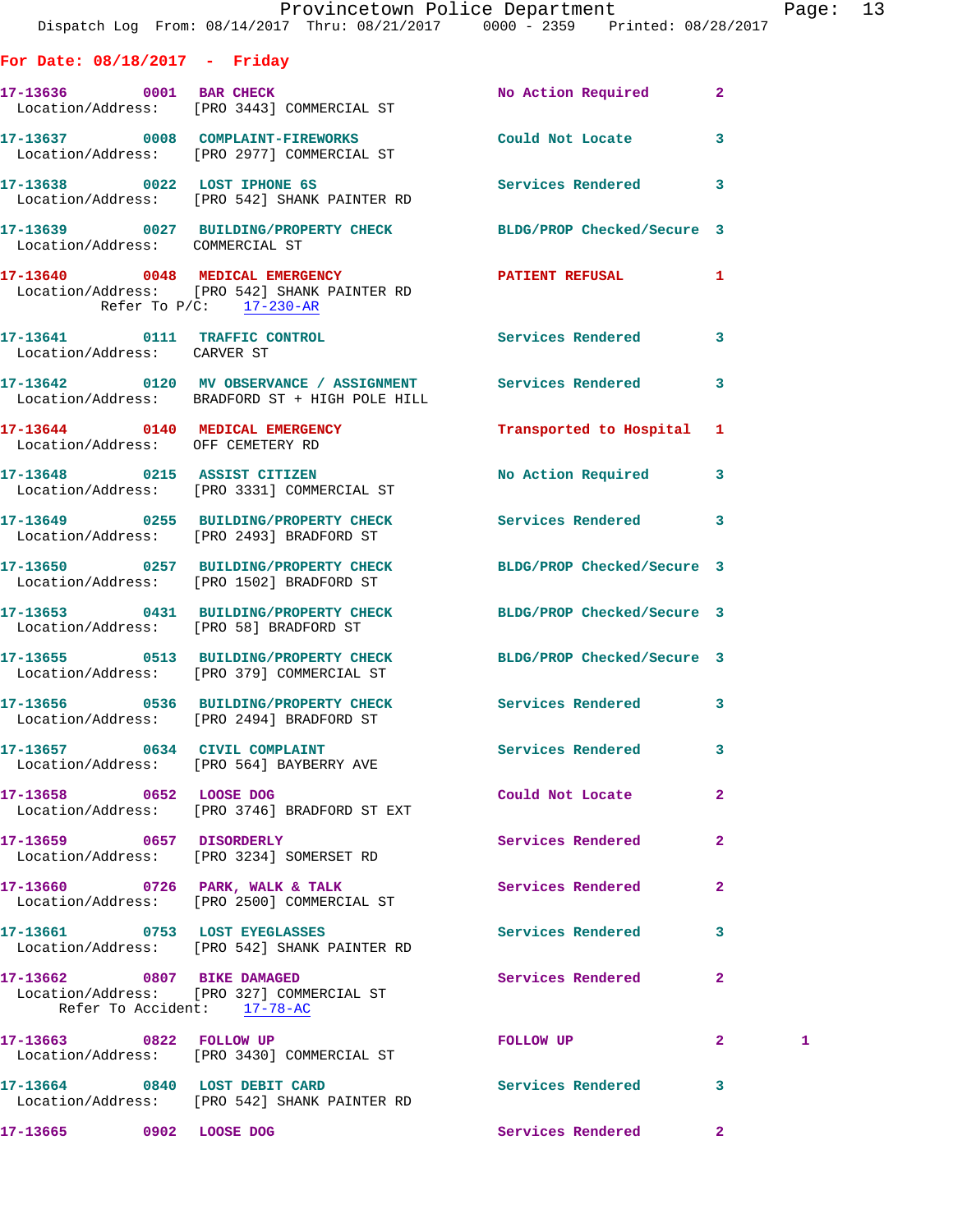|                                                                   | Dispatch Log From: 08/14/2017 Thru: 08/21/2017 0000 - 2359 Printed: 08/28/2017                               | Provincetown Police Department | P.             |
|-------------------------------------------------------------------|--------------------------------------------------------------------------------------------------------------|--------------------------------|----------------|
|                                                                   | Location/Address: [PRO 1209] COMMERCIAL ST                                                                   |                                |                |
|                                                                   |                                                                                                              |                                |                |
|                                                                   | 17-13666 0906 TRAFFIC CONTROL<br>Location/Address: [PRO 839] COMMERCIAL ST                                   | Services Rendered              | 3              |
|                                                                   | 17-13667 0937 FUNERAL ESCORT<br>Location/Address: [PRO 1645] HARRY KEMP WAY                                  | <b>Services Rendered</b>       | 3              |
|                                                                   | 17-13668 1005 911 CALL/TRANSPORT Transported to Hospital<br>Location/Address: [PRO 440] HARRY KEMP WAY       |                                | 1              |
| Location/Address: [PRO 2754] ROUTE 6                              | 17-13669 1010 SERVICE CALL / POLICE                                                                          | Services Rendered              | 3              |
|                                                                   | 17-13670 1028 CAT ASSIST<br>Location/Address: [PRO 3678] PLEASANT ST                                         | Services Rendered              | $\overline{2}$ |
|                                                                   | 17-13671 1044 PARK, WALK & TALK<br>Location/Address: [PRO 537] SHANK PAINTER RD                              | Services Rendered              | $\overline{a}$ |
| 17-13672 1048 COMPLAINT<br>Location/Address: SHANK PAINTER RD     |                                                                                                              | <b>Services Rendered</b>       | 3              |
|                                                                   | 17-13673 1100 BUILDING/PROPERTY CHECK BLDG/PROP Checked/Secure 3<br>Location/Address: [PRO 3317] CEMETERY RD |                                |                |
|                                                                   | 17-13674 1102 BUILDING/PROPERTY CHECK BLDG/PROP Checked/Secure 3<br>Location/Address: [PRO 3318] CEMETERY RD |                                |                |
|                                                                   | 17-13675 1103 PARKING COMPLAINT / GENERAL Services Rendered<br>Location/Address: [PRO 99] COMMERCIAL ST      |                                | 3              |
|                                                                   | 17-13676 1103 FUNERAL ESCORT<br>Location/Address: [PRO 512] PRINCE ST                                        | Services Rendered              | 3              |
|                                                                   | 17-13677 1105 HEADACHE/TRANSPORT<br>Location/Address: [PRO 440] HARRY KEMP WAY                               | Transported to Hospital        | 1              |
| 17-13678 1117 HARASSMENT<br>Location/Address: [PRO 2639] COURT ST |                                                                                                              | Services Rendered              | $\overline{a}$ |
| 17-13679 1142 LOST WALLET                                         | Location/Address: [PRO 165] COMMERCIAL ST                                                                    | <b>Services Rendered</b>       |                |
| 17-13680 1155 SHOPLIFTING                                         | Location/Address: [PRO 230] COMMERCIAL ST<br>Refer To Summons: 17-233-AR<br>Refer To Summons: 17-235-AR      | Investigated                   | 3              |
|                                                                   | 17-13681 1209 LOST DRIVER'S LICENSE 10 Services Rendered<br>Location/Address: [PRO 542] SHANK PAINTER RD     |                                | 3              |
|                                                                   | 17-13682 1238 MEDICAL EMERGENCY<br>Location/Address: [PRO 78] BRADFORD ST                                    | Investigated                   | 1              |
|                                                                   | 17-13683 1254 CONDO ISSUES<br>Location/Address: [PRO 1196] BRADFORD ACRES RD                                 | Services Rendered              | $\mathbf{2}$   |
|                                                                   | 17-13684 1304 PARK, WALK & TALK<br>Location/Address: [PRO 3456] RYDER ST EXT                                 | No Action Required             | $\mathbf{2}$   |
| 17-13685 1318 SHOPLIFTING                                         | Location/Address: [PRO 230] COMMERCIAL ST                                                                    | No Action Required             | 3              |
| 17-13686 1358 MV STOP                                             | Location/Address: [PRO 2479] ROUTE 6                                                                         | <b>VERBAL WARNING</b>          | 3              |
| 17-13688 1424 ANIMAL CALL                                         | Location/Address: [PRO 2645] SHANK PAINTER RD                                                                | <b>Services Rendered</b>       | $\overline{a}$ |
| 17-13689 1437 ARGUMENT                                            |                                                                                                              | <b>Services Rendered</b>       | 1              |

age: 14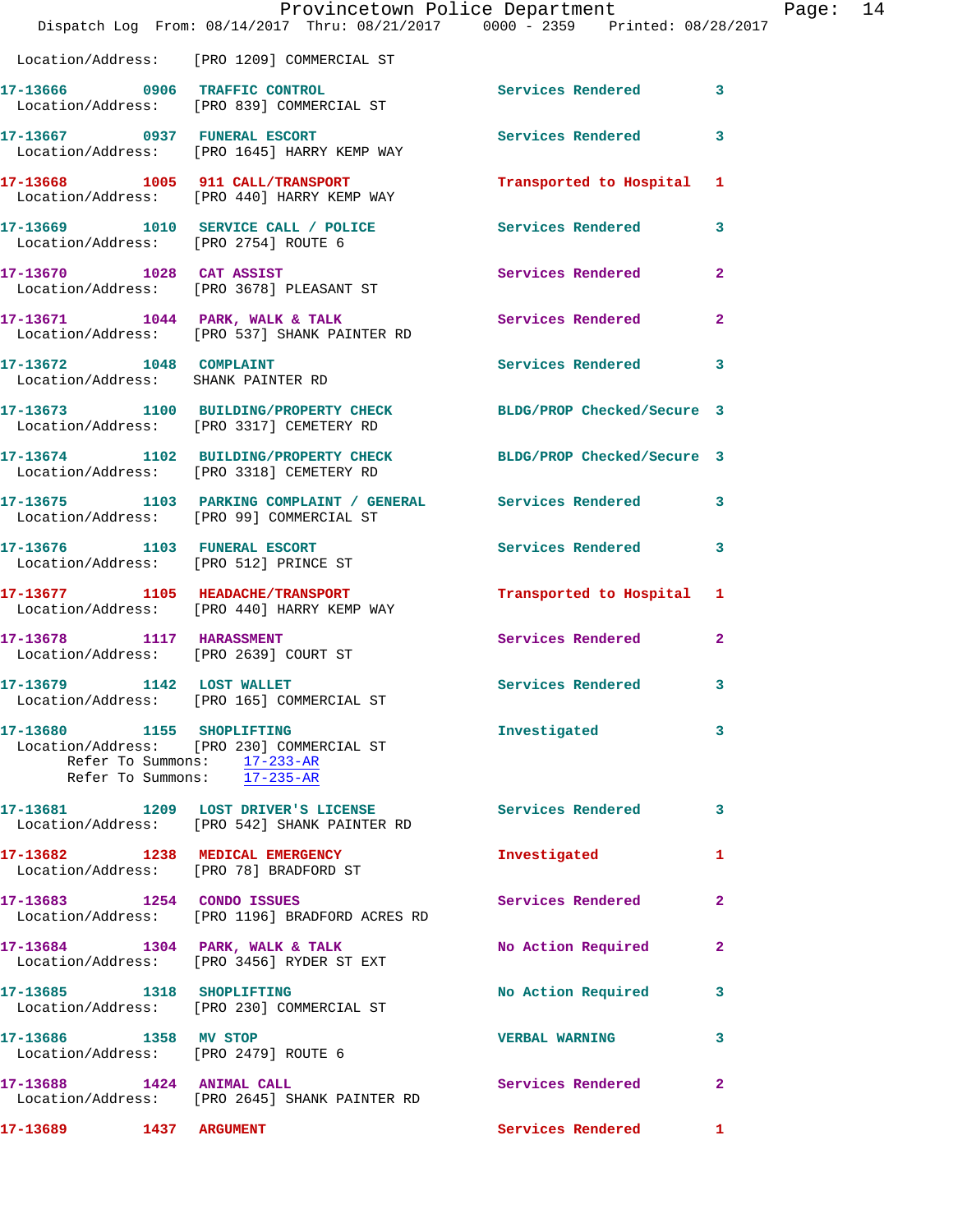|                                      | Dispatch Log From: 08/14/2017 Thru: 08/21/2017 0000 - 2359 Printed: 08/28/2017                                    | Provincetown Police Department |              | Page: 15       |  |
|--------------------------------------|-------------------------------------------------------------------------------------------------------------------|--------------------------------|--------------|----------------|--|
| Refer To Accident: 17-79-AC          | Location/Address: [PRO 75] CAPTAIN BERTIES WAY                                                                    |                                |              |                |  |
|                                      | 17-13690 1535 HARASSMENT<br>Location/Address: [PRO 1952] COMMERCIAL ST                                            | Peace Restored 2               |              | $\overline{a}$ |  |
|                                      | 17-13691 1542 BUILDING/PROPERTY CHECK BLDG/PROP Checked/Secure 3<br>Location/Address: [PRO 1778] SHANK PAINTER RD |                                |              |                |  |
|                                      | 17-13692 1554 PARK, WALK & TALK 1988 Services Rendered<br>Location/Address: [PRO 105] COMMERCIAL ST               |                                | $\mathbf{2}$ |                |  |
| Location/Address: [PRO 2521] ROUTE 6 | 17-13694 1648 MV OBSERVANCE / ASSIGNMENT Services Rendered 3                                                      |                                |              |                |  |
|                                      | 17-13696 1731 INJURED BIRD<br>Location/Address: [PRO 2645] SHANK PAINTER RD                                       | Services Rendered 3            |              |                |  |
| 17-13697 1805 ASSIST CITIZEN         | Location/Address: [PRO 542] SHANK PAINTER RD                                                                      | SPOKEN TO                      | 3            |                |  |
|                                      | 17-13698 1814 FOLLOW UP<br>Location/Address: [PRO 542] SHANK PAINTER RD                                           | Services Rendered              | $\mathbf{2}$ |                |  |
|                                      | 17-13700 1916 FOLLOW UP<br>Location/Address: [PRO 230] COMMERCIAL ST                                              | Services Rendered              | $\mathbf{2}$ |                |  |
|                                      | 17-13701 1936 BUILDING/PROPERTY CHECK BLDG/PROP Checked/Secure 3<br>Location/Address: [PRO 1502] BRADFORD ST      |                                |              |                |  |
|                                      | 17-13702 1937 MV STOP<br>Location/Address: [PRO 3259] MACMILLAN WHARF                                             | <b>VERBAL WARNING</b>          | $\mathbf{3}$ |                |  |
|                                      | 17-13703 1947 MV COMPLAINT<br>Location/Address: [PRO 3259] MACMILLAN WHARF                                        | Could Not Locate 2             |              |                |  |
| 17-13704 2007 MV STOP                | Location/Address: [PRO 3313] STANDISH ST                                                                          | <b>VERBAL WARNING</b>          | 3            |                |  |
| 17-13705<br>2017 COMPLAINT           | Location/Address: [PRO 3259] MACMILLAN WHARF                                                                      | Services Rendered              | 3            |                |  |
| 17-13706 2028 LOST WALLET            | Location/Address: [PRO 542] SHANK PAINTER RD                                                                      | Services Rendered              | 3            |                |  |
|                                      | 17-13707 2104 BUILDING/PROPERTY CHECK<br>Location/Address: [PRO 2493] BRADFORD ST                                 | BLDG/PROP Checked/Secure 3     |              |                |  |
| 17-13709 2117 MISSING DOG            | Location/Address: [PRO 3461] COMMERCIAL ST                                                                        | <b>Services Rendered</b>       | $\mathbf{2}$ |                |  |
|                                      | 17-13710 2121 BUILDING/PROPERTY CHECK<br>Location/Address: [PRO 4080] RYDER ST EXT                                | BLDG/PROP Checked/Secure 3     |              |                |  |
| 17-13711 2121 BARRICADE              |                                                                                                                   | Services Rendered 3            |              |                |  |

 Location/Address: RYDER ST **17-13712 2124 TRANSPORT Services Rendered 3**  Location/Address: [PRO 105] COMMERCIAL ST **17-13713 2131 FAKE I.D. Services Rendered 3**  Location/Address: [PRO 3443] COMMERCIAL ST **17-13714 2137 BUILDING/PROPERTY CHECK BLDG/PROP Checked/Secure 3**  Location/Address: [PRO 175] COMMERCIAL ST **17-13715 2152 BUILDING/PROPERTY CHECK Services Rendered 3**  Location/Address: [PRO 2483] COMMERCIAL ST

**17-13716 2155 ARGUMENT Services Rendered 1**  Location/Address: [PRO 1525] BREWSTER ST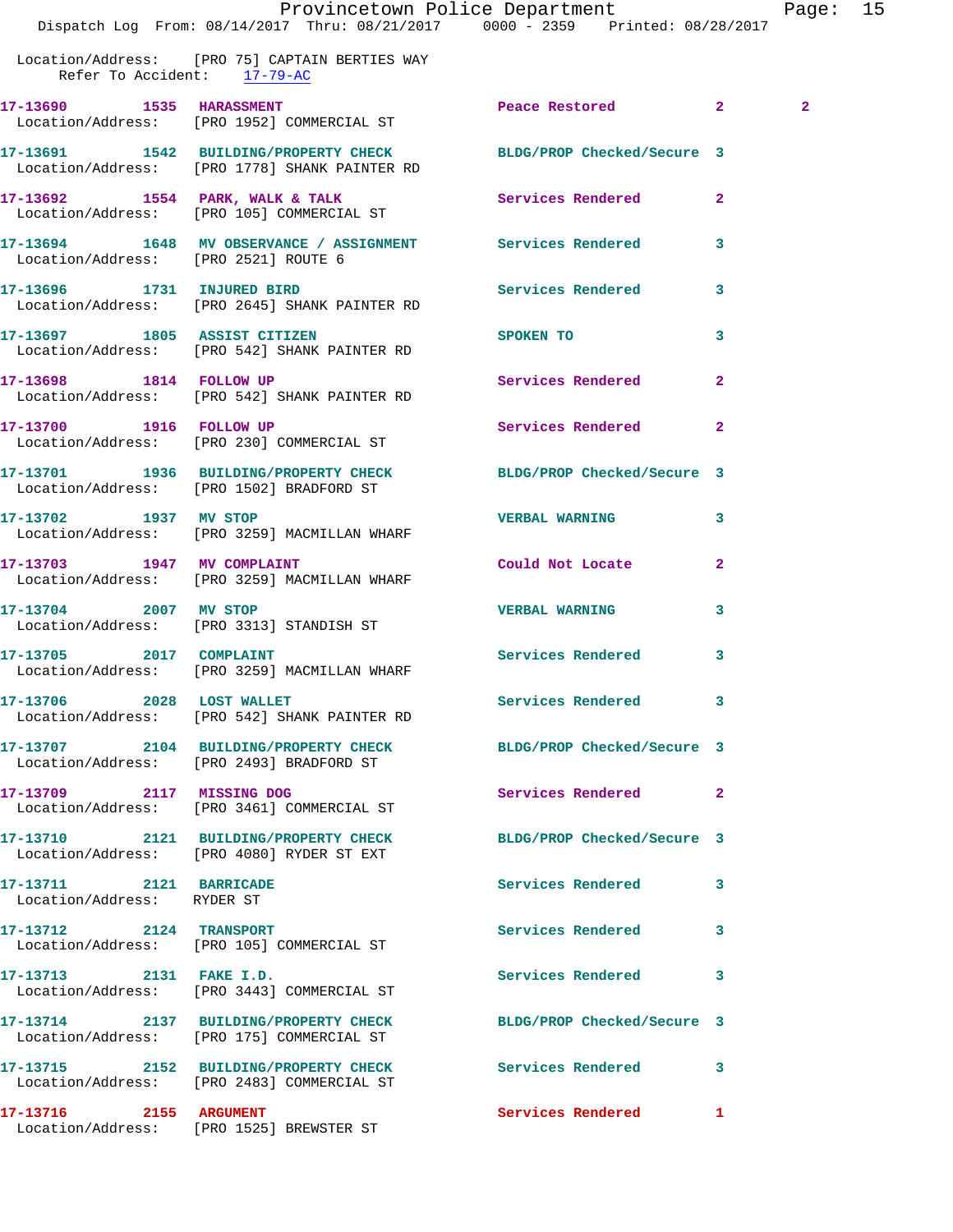Page:  $16$ <br>  $\frac{1}{2017}$ 

|                                      | Provincetown Police Department                                                                      |                            |              |
|--------------------------------------|-----------------------------------------------------------------------------------------------------|----------------------------|--------------|
|                                      | Dispatch Log From: 08/14/2017 Thru: 08/21/2017 0000 - 2359 Printed: 08/28/2017                      |                            |              |
|                                      |                                                                                                     |                            |              |
| 17-13717 2212 HAZARDS                | Location/Address: BRADFORD ST + WINSLOW ST                                                          | Services Rendered          | $\mathbf{2}$ |
|                                      | 17-13718 2244 SUSPICIOUS ACTIVITY                                                                   | Services Rendered          | $\mathbf{2}$ |
|                                      | Location/Address: [PRO 1079] PLEASANT ST                                                            |                            |              |
| Refer To $P/C$ : 17-234-AR           |                                                                                                     |                            |              |
|                                      | 17-13719 2322 BUILDING/PROPERTY CHECK                                                               | BLDG/PROP Checked/Secure 3 |              |
|                                      | Location/Address: [PRO 4082] GOSNOLD ST                                                             |                            |              |
|                                      | 17-13720 2338 ANIMAL CALL/DUCK                                                                      | <b>Services Rendered</b>   | $\mathbf{2}$ |
|                                      | Location/Address: [PRO 3942] BAYBERRY AVE                                                           |                            |              |
|                                      | 17-13721 2359 BUILDING/PROPERTY CHECK Services Rendered                                             |                            | 3            |
|                                      | Location/Address: [PRO 488] MAYFLOWER ST                                                            |                            |              |
| For Date: $08/19/2017$ - Saturday    |                                                                                                     |                            |              |
|                                      |                                                                                                     |                            |              |
|                                      | 17-13722 0008 SERVICE CALL / POLICE<br>Location/Address: [PRO 3443] COMMERCIAL ST                   | <b>GONE ON ARRIVAL</b>     | 3            |
|                                      |                                                                                                     |                            |              |
|                                      | 17-13723 0013 BUILDING/PROPERTY CHECK<br>Location/Address: [PRO 1989] COMMERCIAL ST                 | BLDG/PROP Checked/Secure 3 |              |
|                                      |                                                                                                     |                            |              |
| 17-13725 0020 BAR CHECK              | Location/Address: [PRO 3443] COMMERCIAL ST                                                          | BLDG/PROP Checked/Secure 2 |              |
|                                      |                                                                                                     |                            |              |
|                                      | 17-13726 0025 BUILDING/PROPERTY CHECK<br>Location/Address: [PRO 3259] MACMILLAN WHARF               | BLDG/PROP Checked/Secure 3 |              |
|                                      | 17-13727 0043 BUILDING/PROPERTY CHECK                                                               | BLDG/PROP Checked/Secure 3 |              |
| Location/Address: BRADFORD ST        |                                                                                                     |                            |              |
|                                      | 17-13728 0058 BIKE ACCIDENT                                                                         | Services Rendered          | 1            |
|                                      | Location/Address: [PRO 542] SHANK PAINTER RD                                                        |                            |              |
|                                      |                                                                                                     |                            | 3            |
|                                      | Location/Address: BRADFORD ST + HIGH POLE HILL                                                      |                            |              |
| 17-13732 0211 FIRE, CO ALARM         |                                                                                                     | False Alarm                | 1            |
|                                      | Location/Address: [PRO 2611] COMMERCIAL ST                                                          |                            |              |
|                                      | 17-13734 0227 MV OBSERVANCE / ASSIGNMENT Services Rendered                                          |                            | 3            |
|                                      | Location/Address: BRADFORD ST + HOWLAND ST                                                          |                            |              |
|                                      | 17-13735 0432 MV OBSERVANCE / ASSIGNMENT Services Rendered                                          |                            | 3            |
| Location/Address: [PRO 2513] ROUTE 6 |                                                                                                     |                            |              |
|                                      | 17-13736 0526 BUILDING/PROPERTY CHECK<br>Location/Address: [PRO 2540] RACE POINT RD                 | Services Rendered          | 3            |
|                                      |                                                                                                     |                            |              |
| Location/Address: [PRO 2479] ROUTE 6 | 17-13737 0528 MV OBSERVANCE / ASSIGNMENT Services Rendered                                          |                            | 3            |
|                                      |                                                                                                     |                            |              |
|                                      | 17-13738 0533 BUILDING/PROPERTY CHECK Services Rendered<br>Location/Address: [PRO 488] MAYFLOWER ST |                            | 3            |
|                                      |                                                                                                     |                            |              |
| Location/Address: ROUTE 6            |                                                                                                     |                            | 3            |
|                                      | 17-13740  0753 BUILDING/PROPERTY CHECK                                                              | <b>Services Rendered</b>   | 3            |
|                                      | Location/Address: [PRO 3259] MACMILLAN WHARF                                                        |                            |              |
| 17-13741 0759 MV COMPLAINT           |                                                                                                     | Services Rendered          | $\mathbf{2}$ |
| Location/Address: RYDER ST           |                                                                                                     |                            |              |

**17-13742 0901 LOST IPHONE Services Rendered 3**  Location/Address: MOZART AVE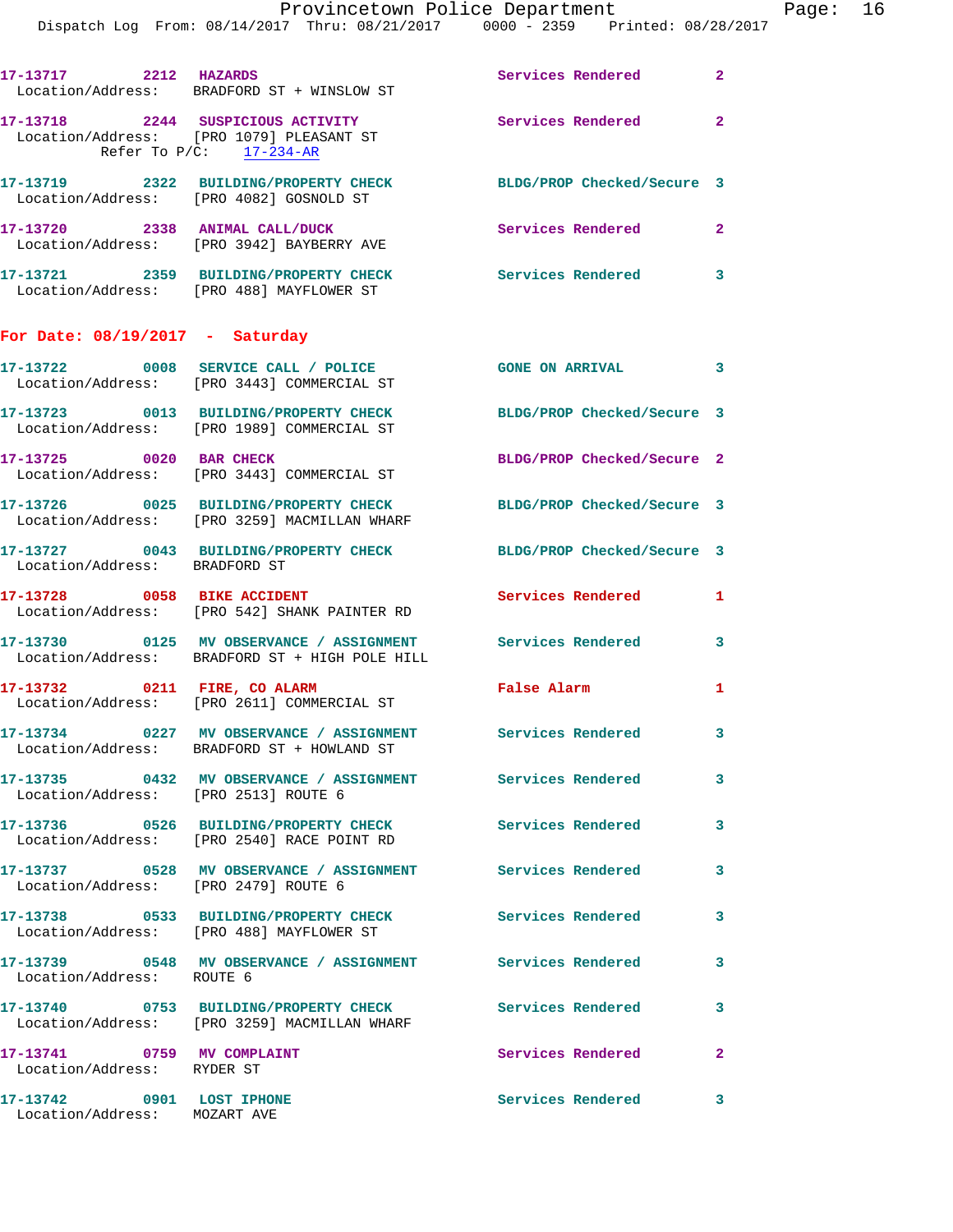|                                                                                          | Dispatch Log From: 08/14/2017 Thru: 08/21/2017 0000 - 2359 Printed: 08/28/2017                                | Provincetown Police Department |              | Page: 17 |  |
|------------------------------------------------------------------------------------------|---------------------------------------------------------------------------------------------------------------|--------------------------------|--------------|----------|--|
|                                                                                          | 17-13743 0923 FALL/TRANSPORT<br>Location/Address: [PRO 106] COMMERCIAL ST                                     | Transported to Hospital 1      |              |          |  |
| 17-13744 0933 MV HIT & RUN<br>Refer To Summons: 17-247-AR<br>Refer To Accident: 17-80-AC | Location/Address: [PRO 726] BRADFORD ST                                                                       | Services Rendered 2            |              |          |  |
| Location/Address: [PRO 1014] NELSON AVE                                                  | 17-13746 1046 PARKING COMPLAINT / GENERAL Services Rendered 3                                                 |                                |              |          |  |
| Location/Address: [PRO 2521] ROUTE 6                                                     | 17-13747 1048 MV DISABLED                                                                                     | Services Rendered              | $\mathbf{2}$ |          |  |
| 17-13748 1054 FOLLOW UP                                                                  | Location/Address: [PRO 542] SHANK PAINTER RD                                                                  | FOLLOW UP                      | $\mathbf{2}$ |          |  |
|                                                                                          | 17-13749 1113 ANIMAL CALL<br>Location/Address: SHANK PAINTER RD + BRADFORD ST                                 | Services Rendered 2            |              |          |  |
| Location/Address: [PRO 453] KILEY CT                                                     | 17-13750 1114 DOG MISSING/LOCATED Services Rendered 2                                                         |                                |              | 1        |  |
|                                                                                          |                                                                                                               | <b>VERBAL WARNING 3</b>        |              |          |  |
| Location/Address: [PRO 521] ROUTE 6                                                      | 17-13752 1146 WRITTEN WARNING SPEED Citation / Warning Issue 3                                                |                                |              |          |  |
|                                                                                          | 17-13753 1255 LOST SUNGLASSES<br>Location/Address: [PRO 542] SHANK PAINTER RD                                 | Services Rendered 3            |              |          |  |
|                                                                                          | 17-13754 1332 SERVICE CALL/OPEN WINDOW Services Rendered 3<br>Location/Address: [PRO 182] COMMERCIAL ST       |                                |              |          |  |
|                                                                                          | 17-13755 1340 SOLAR LIGHTS STOLEN Services Rendered 2<br>Location/Address: [PRO 2812] HARRY KEMP WAY          |                                |              |          |  |
| 17-13756 1411 LOST WALLET                                                                | Location/Address: [PRO 542] SHANK PAINTER RD                                                                  | <b>Services Rendered</b>       | $\mathbf{3}$ |          |  |
| 17-13758 1513 FOLLOW UP                                                                  | Location/Address: [PRO 542] SHANK PAINTER RD                                                                  | Services Rendered 2            |              |          |  |
|                                                                                          | 17-13759 1518 BUILDING/PROPERTY CHECK BLDG/PROP Checked/Secure 3<br>Location/Address: [PRO 105] COMMERCIAL ST |                                |              |          |  |
| Location/Address: COMMERCIAL ST                                                          | 17-13760 1536 BUILDING/PROPERTY CHECK BLDG/PROP Checked/Secure 3                                              |                                |              |          |  |
|                                                                                          | 17-13761 1546 BUILDING/PROPERTY CHECK Services Rendered 3<br>Location/Address: [PRO 3259] MACMILLAN WHARF     |                                |              |          |  |
|                                                                                          | 17-13762 1609 MV OBSERVANCE / ASSIGNMENT Services Rendered<br>Location/Address: [PRO 2521] ROUTE 6            |                                | 3            |          |  |
| 17-13763 1614 LOST WALLET                                                                | Location/Address: [PRO 542] SHANK PAINTER RD                                                                  | Services Rendered              | 3            |          |  |
| 17-13764 1619 ANIMAL CALL<br>Location/Address: [PRO 571] ALDEN ST                        |                                                                                                               | Services Rendered              | $\mathbf{3}$ |          |  |
| 17-13765 1621 MV STOP<br>Location/Address: [PRO 2513] ROUTE 6                            |                                                                                                               | <b>VERBAL WARNING</b>          | 3            |          |  |
|                                                                                          | 17-13770 1735 SERVE SUMMONS<br>Location/Address: [PRO 3020] STEARNS AVE<br>Refer To Arrest: $16-203-AR$       | Could Not Locate 3             |              |          |  |
| 17-13771 1912 FOLLOW UP<br>Location/Address: COMMERCIAL ST                               |                                                                                                               | Services Rendered              | $\mathbf{2}$ |          |  |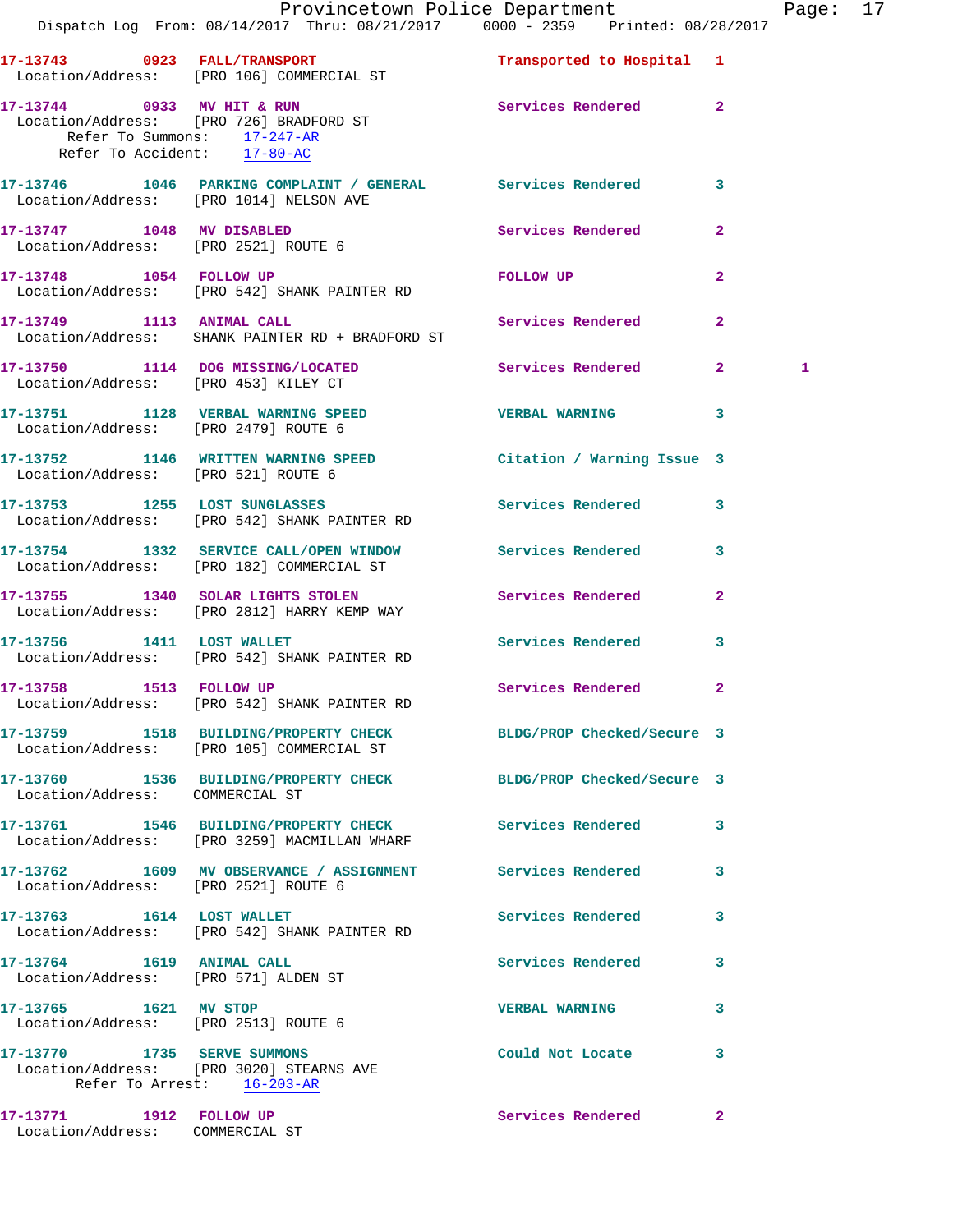| Location/Address: COMMERCIAL ST                      | 17-13772 1929 BUILDING/PROPERTY CHECK BLDG/PROP Checked/Secure 3                                           |                            |              |
|------------------------------------------------------|------------------------------------------------------------------------------------------------------------|----------------------------|--------------|
|                                                      | 17-13774 1943 BUILDING/PROPERTY CHECK<br>Location/Address: [PRO 519] RACE POINT RD                         | BLDG/PROP Checked/Secure 3 |              |
|                                                      | 17-13775 1951 BUILDING/PROPERTY CHECK<br>Location/Address: [PRO 4084] COMMERCIAL ST                        | BLDG/PROP Checked/Secure 3 |              |
| Location/Address: CONWELL ST                         | 17-13776 1959 MV OBSERVANCE / ASSIGNMENT Services Rendered 3                                               |                            |              |
| 17-13777 2047 MV COMPLAINT<br>Location: [TRU] SAVORY |                                                                                                            | Referred to Other Agency 2 |              |
|                                                      | 17-13778 2052 BUILDING/PROPERTY CHECK<br>Location/Address: [PRO 4080] RYDER ST EXT                         | BLDG/PROP Checked/Secure 3 |              |
|                                                      | 17-13779 2105 BUILDING/PROPERTY CHECK<br>Location/Address: [PRO 3259] MACMILLAN WHARF                      | BLDG/PROP Checked/Secure 3 |              |
| Location/Address: RYDER ST                           | 17-13780 2106 RYDER ST BARRICADE                                                                           | Services Rendered          | 3            |
|                                                      | 17-13781 2119 ASSIST CITIZEN<br>Location/Address: STANDISH ST + BRADFORD ST                                | Services Rendered          | 3            |
| Location/Address: [PRO 3440] ROUTE 6                 | 17-13782 2124 MV OBSERVANCE / ASSIGNMENT Services Rendered                                                 |                            | 3            |
| Refer To Accident: 17-81-AC                          | 17-13783 2129 MV HIT & RUN<br>Location/Address: [PRO 129] COMMERCIAL ST                                    | Services Rendered          | $\mathbf{2}$ |
| Location/Address: [PRO 1086] PRINCE ST               | 17-13784 2145 PARKING COMPLAINT / GENERAL Services Rendered                                                |                            | $\mathbf{3}$ |
| 17-13785 2155 MV STOP                                | Location/Address: [PRO 3296] SHANK PAINTER RD                                                              | <b>VERBAL WARNING</b>      | 3            |
| 17-13786 2211 FAKE I.D.                              | Location/Address: [PRO 3443] COMMERCIAL ST                                                                 | <b>GONE ON ARRIVAL</b>     | 3            |
|                                                      | 17-13787 2212 BUILDING/PROPERTY CHECK<br>Location/Address: [PRO 2500] COMMERCIAL ST                        | BLDG/PROP Checked/Secure 3 |              |
|                                                      | 17-13789 2238 BUILDING/PROPERTY CHECK<br>Location/Address: [PRO 4080] RYDER ST EXT                         | BLDG/PROP Checked/Secure 3 |              |
|                                                      | 17-13790 2249 DISTURBANCE / FIGHT / ARGUMENT GONE ON ARRIVAL<br>Location/Address: [PRO 3430] COMMERCIAL ST |                            | $\mathbf{1}$ |
| 17-13791 2256 MV STOP                                | Location/Address: [PRO 3793] COMMERCIAL ST                                                                 | <b>VERBAL WARNING</b>      | 3            |
|                                                      | 17-13792 2256 SERVICE CALL / POLICE<br>Location/Address: [PRO 3443] COMMERCIAL ST                          | <b>SPOKEN TO</b>           | 3            |
|                                                      | 17-13793 2312 DISTURBANCE / FIGHT / ARGUMENT GONE ON ARRIVAL<br>Location/Address: [PRO 208] COMMERCIAL ST  |                            | $\mathbf{1}$ |
|                                                      | 17-13794 2323 BUILDING/PROPERTY CHECK Services Rendered<br>Location/Address: [PRO 2481] TREMONT ST         |                            | 3            |
| 17-13795 2329 ALARM - GENERAL                        | Location/Address: [PRO 198] COMMERCIAL ST                                                                  | False Alarm                | $\mathbf{1}$ |
|                                                      | 17-13797 2350 BUILDING/PROPERTY CHECK Services Rendered<br>Location/Address: [PRO 3259] MACMILLAN WHARF    |                            | $\mathbf{3}$ |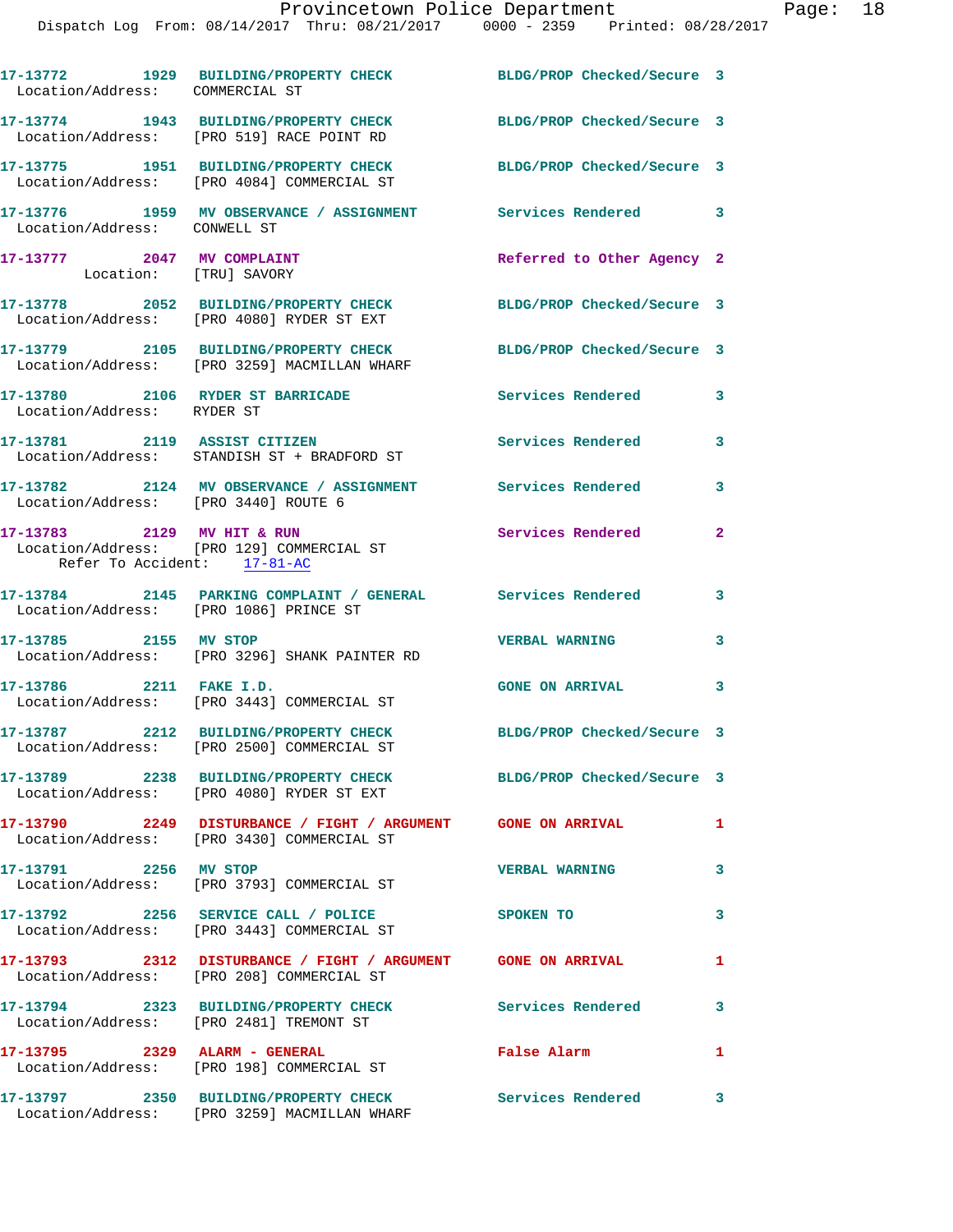| For Date: $08/20/2017$ - Sunday      |                                                                                                                |                            |                |
|--------------------------------------|----------------------------------------------------------------------------------------------------------------|----------------------------|----------------|
|                                      | 17-13798 0011 MV STOP<br>Location/Address: [PRO 2543] MACMILLAN WHARF                                          | Citation / Warning Issue 3 |                |
|                                      | 17-13800 0020 MV COMPLAINT<br>Location/Address: ROUTE 6 + SNAIL RD                                             | Could Not Locate           | $\mathbf{2}$   |
|                                      | 17-13801 0026 MV STOP<br>Location/Address: RYDER ST + BRADFORD ST                                              | <b>VERBAL WARNING</b>      | 3              |
|                                      | 17-13802 0027 COMPLAINT<br>Location/Address: [PRO 3236] COMMERCIAL ST                                          | <b>SPOKEN TO</b>           | 3              |
|                                      | 17-13803 0044 DISTURBANCE / FIGHT / ARGUMENT Services Rendered<br>Location/Address: [PRO 208] COMMERCIAL ST    |                            | 1.             |
| Location/Address: CARVER ST          | 17-13806  0111 TRAFFIC CONTROL  Services Rendered                                                              |                            | 3              |
|                                      | 17-13807 0131 DISTURBANCE / FIGHT / ARGUMENT Services Rendered<br>Location/Address: [PRO 2543] MACMILLAN WHARF |                            | $\mathbf{1}$   |
|                                      | 17-13808 0152 GENERAL INFO                                                                                     | No Action Required         | 3              |
|                                      | 17-13809 0202 NOISE COMPLAINT<br>Location/Address: [PRO 3900] COMMERCIAL ST                                    | SPOKEN TO                  | 3              |
|                                      | 17-13810 0212 PARK, WALK & TALK<br>Location/Address: [PRO 526] RYDER ST EXT                                    | <b>Services Rendered</b>   | $\overline{2}$ |
|                                      | 17-13812 0246 BUILDING/PROPERTY CHECK Services Rendered<br>Location/Address: [PRO 26] BRADFORD ST              |                            | $\mathbf{3}$   |
|                                      | 17-13814 0322 SUSPICIOUS ACTIVITY WERBAL WARNING<br>Location/Address: [PRO 2490] PROVINCELANDS RD              |                            | $\mathbf{2}$   |
|                                      | 17-13815 0540 MV OBSERVANCE / ASSIGNMENT No Action Required 3<br>Location/Address: SHANK PAINTER RD + ROUTE 6  |                            |                |
|                                      | 17-13816 0545 BUILDING/PROPERTY CHECK Services Rendered<br>Location/Address: [PRO 564] BAYBERRY AVE            |                            | $\mathbf{3}$   |
| 17-13817 0800 FOLLOW UP              | Location/Address: [PRO 3259] MACMILLAN WHARF                                                                   | SPOKEN TO                  | $\overline{2}$ |
|                                      | 17-13818 0800 ANIMAL CALL/POISONING<br>Location/Address: [PRO 542] SHANK PAINTER RD                            | Investigated               | $\mathbf{2}$   |
|                                      | 17-13819 0810 BUILDING/PROPERTY CHECK<br>Location/Address: [PRO 2977] COMMERCIAL ST                            | Services Rendered          | 3              |
| Location/Address: [PRO 901] COURT ST | 17-13820 0843 MEDICAL EMERGENCY/D.O.T.                                                                         | Transported to Hospital    | $\mathbf{1}$   |
|                                      | 17-13821 0845 BIKE GENERAL<br>Location/Address: [PRO 221] COMMERCIAL ST                                        | SPOKEN TO                  | $\overline{2}$ |
|                                      | 17-13824 0854 PARK, WALK & TALK<br>Location/Address: [PRO 146] COMMERCIAL ST                                   | Services Rendered          | $\overline{2}$ |
|                                      | 17-13822 0856 BUILDING/PROPERTY CHECK<br>Location/Address: [PRO 2483] COMMERCIAL ST                            | <b>Services Rendered</b>   | 3              |
| 17-13860 0900 FOLLOW UP              | Location/Address: [PRO 542] SHANK PAINTER RD                                                                   | Services Rendered          | $\mathbf{2}$   |
|                                      | 17-13823 0902 ANIMAL CALL/RACCOON<br>Location/Address: [PRO 246] COMMERCIAL ST                                 | Services Rendered          | $\mathbf{2}$   |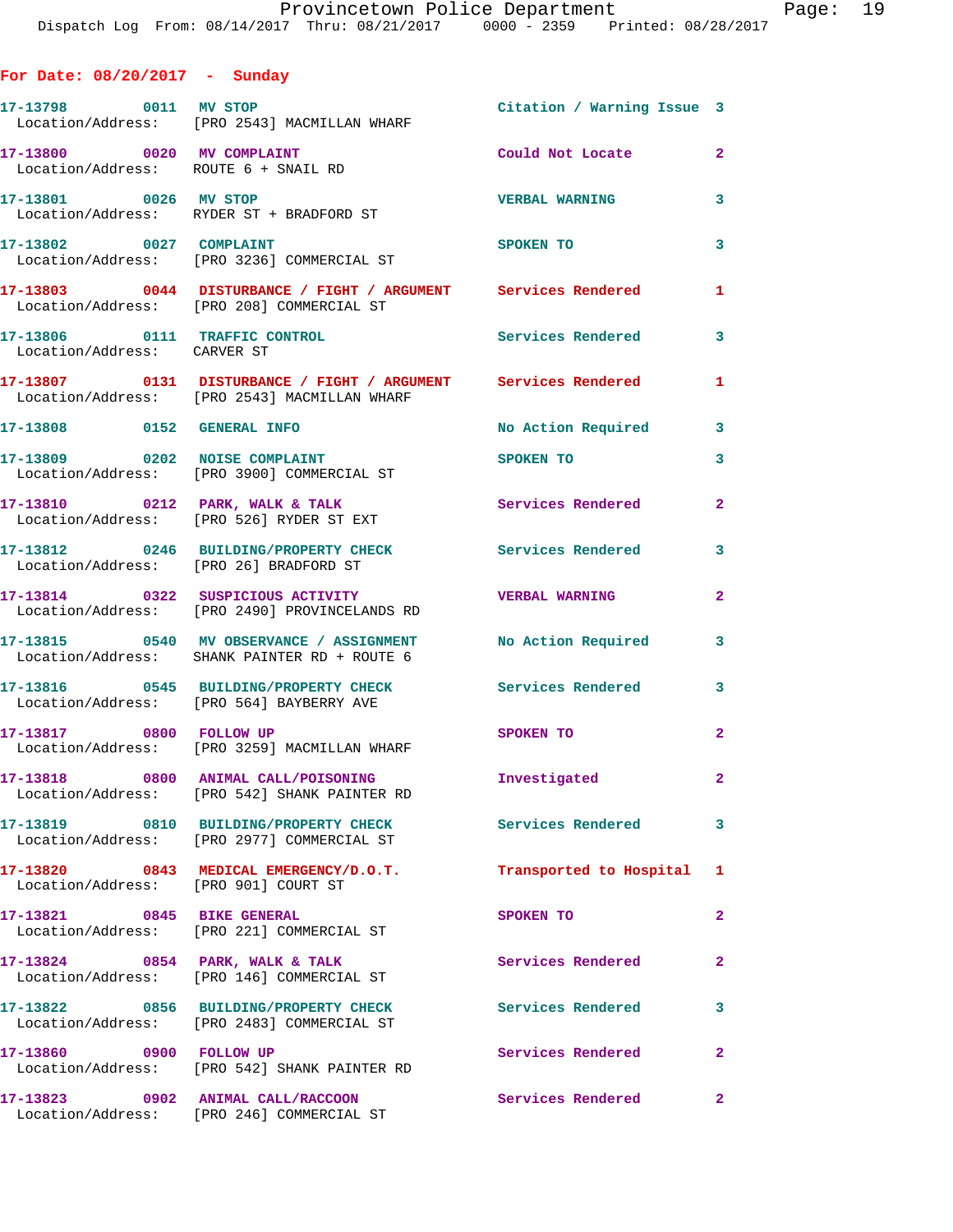|                                      | Provincetown Police Department<br>Dispatch Log From: 08/14/2017 Thru: 08/21/2017 0000 - 2359 Printed: 08/28/2017 |                            |                | Page: | 20 |
|--------------------------------------|------------------------------------------------------------------------------------------------------------------|----------------------------|----------------|-------|----|
|                                      | 17-13825 0924 MV OBSERVANCE / ASSIGNMENT Services Rendered<br>Location/Address: [PRO 3966] SHANK PAINTER RD      |                            | 3              |       |    |
| Location/Address: WEST VINE ST       | 17-13826 0942 MV COMPLAINT Services Rendered                                                                     |                            | $\overline{a}$ |       |    |
|                                      | 17-13827 0947 LOST WALLET<br>Location/Address: [PRO 542] SHANK PAINTER RD                                        | Services Rendered          | 3              |       |    |
| Location/Address: CREEK RD           | 17-13829 1007 MEDICAL EMERGENCY/SYNCOPY Transported to Hospital 1                                                |                            |                |       |    |
|                                      | 17-13828 1008 BUILDING/PROPERTY CHECK Services Rendered<br>Location/Address: [PRO 3430] COMMERCIAL ST            |                            | 3              |       |    |
|                                      | 17-13830 1016 MEDICAL EMERGENCY/PSYCH Transported to Hospital<br>Location/Address: [PRO 3158] MEADOW RD          |                            | 1              |       |    |
| Location: TELEGRAPH HILL             | 17-13831 1028 MEDICAL EMERGENCY/PANIC 1nvestigated                                                               |                            | 1              |       |    |
|                                      | 17-13833 1045 SERVICE CALL / POLICE 3 Services Rendered<br>Location/Address: [PRO 542] SHANK PAINTER RD          |                            | 3              |       |    |
|                                      | 17-13835 1138 PROPERTY DAMAGE<br>Location/Address: [PRO 2977] COMMERCIAL ST                                      | Services Rendered          | 3              |       |    |
|                                      | 17-13836 1144 BIKE ACCIDENT<br>Location/Address: [PRO 94] BRADFORD ST                                            | PATIENT REFUSAL            | 1              |       |    |
|                                      | 17-13839 1318 BUILDING/PROPERTY CHECK BLDG/PROP Checked/Secure 3<br>Location/Address: [PRO 105] COMMERCIAL ST    |                            |                |       |    |
|                                      | 17-13841 1408 ANIMAL CALL<br>Location/Address: [PRO 1404] NELSON AVE                                             | Services Rendered          | $\overline{2}$ |       |    |
|                                      | 17-13842 1439 LOST ID'S<br>Location/Address: [PRO 542] SHANK PAINTER RD                                          | Services Rendered 3        |                |       |    |
|                                      | 17-13843 1522 BUILDING/PROPERTY CHECK Services Rendered 3<br>Location/Address: [PRO 3259] MACMILLAN WHARF        |                            |                |       |    |
| Location/Address: COMMERCIAL ST      | 17-13844 1526 ASSIST CITIZEN/LOCK OUT No Action Required                                                         |                            |                |       |    |
| Location/Address: [PRO 2521] ROUTE 6 | 17-13845 1542 MV OBSERVANCE / ASSIGNMENT Services Rendered                                                       |                            | 3              |       |    |
| 17-13848 1617 DOG BITE               | Location/Address: [PRO 440] HARRY KEMP WAY                                                                       | Investigated               | $\overline{a}$ |       |    |
|                                      | 17-13850 1645 MV COMPLAINT<br>Location/Address: [PRO 1682] MONTELLO ST                                           | <b>SPOKEN TO</b>           | 2              |       |    |
| 17-13851 1651 FOLLOW UP              | Location/Address: [PRO 542] SHANK PAINTER RD                                                                     | SPOKEN TO                  | $\overline{a}$ |       |    |
|                                      | 17-13853 1802 LARCENY RENTAL SCAM<br>Location/Address: [PRO 1187] COMMERCIAL ST                                  | Investigated               | $\mathbf{2}$   |       |    |
| 17-13854 1814 SHOPLIFTING            | Location/Address: [PRO 3314] COMMERCIAL ST                                                                       | Investigated               | 3              |       |    |
|                                      | $17-13855$ 1853 DOG IN M/V<br>Location/Address: [PRO 2490] PROVINCELANDS RD                                      | Referred to Other Agency 2 |                |       |    |
|                                      | 17-13856 1905 LOST SHOPPING BAG<br>Location/Address: [PRO 542] SHANK PAINTER RD                                  | Services Rendered          | 3              |       |    |
|                                      | 17-13857 1920 ERRATIC BOAT OPERATION Unfounded<br>Location/Address: [PRO 3259] MACMILLAN WHARF                   |                            | $\overline{a}$ |       |    |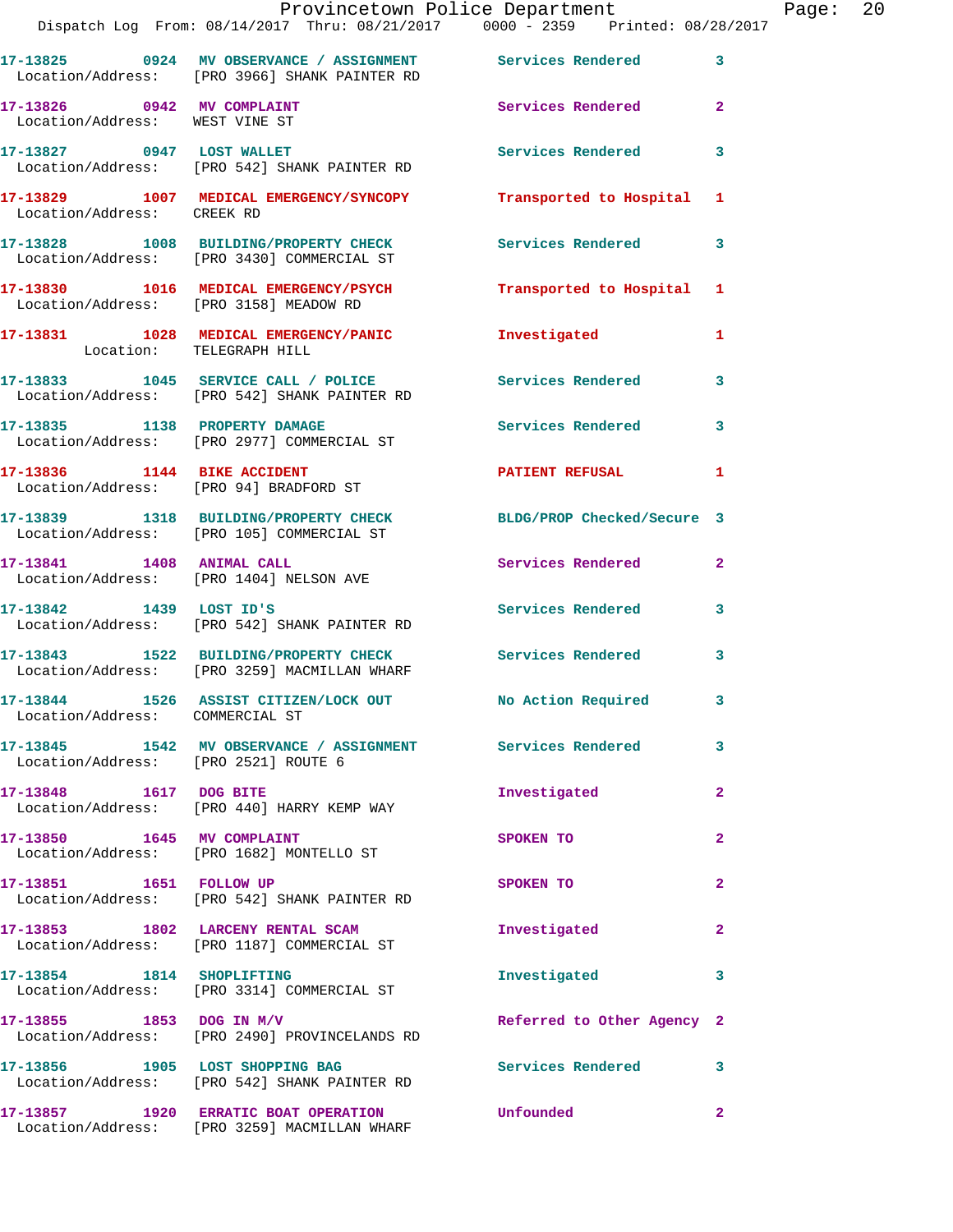Dispatch Log From: 08/14/2017 Thru: 08/21/2017 0000 - 2359 Printed: 08/28/2017

| 17-13859 1945 D.O.T.                                         | Location/Address: [PRO 3222] ALDEN ST                                                                            | Transported to Hospital 1  |                         |
|--------------------------------------------------------------|------------------------------------------------------------------------------------------------------------------|----------------------------|-------------------------|
|                                                              | 17-13864 2019 FOLLOW UP<br>Location/Address: [PRO 542] SHANK PAINTER RD                                          | Services Rendered 2        |                         |
| Location/Address: COMMERCIAL ST                              | 17-13862 2021 BUILDING/PROPERTY CHECK                                                                            | BLDG/PROP Checked/Secure 3 |                         |
|                                                              | 17-13865 2029 DISTURBANCE<br>Location/Address: [PRO 338] SHANK PAINTER RD                                        | SPOKEN TO                  | 1                       |
|                                                              | 17-13866 2105 STREET PERFORMER COMPLAINT SPOKEN TO<br>Location/Address: RYDER ST + COMMERCIAL ST                 |                            | 3                       |
| 17-13867 2137 LOOSE DOG                                      | Location/Address: [PRO 57] BRADFORD ST                                                                           | Could Not Locate 2         |                         |
| Location/Address: [PRO 521] ROUTE 6                          | 17-13869 2202 MEDICAL EMERGENCY                                                                                  | PATIENT REFUSAL            | $\mathbf{1}$            |
| Location/Address: COMMERCIAL ST                              | 17-13870 2230 BUILDING/PROPERTY CHECK BLDG/PROP Checked/Secure 3                                                 |                            |                         |
|                                                              | 17-13871 2249 SERVICE CALL / POLICE<br>Location/Address: [PRO 3443] COMMERCIAL ST                                | Services Rendered          | 3                       |
|                                                              | 17-13872 2320 SERVICE CALL / POLICE<br>Location/Address: [PRO 3443] COMMERCIAL ST                                | Services Rendered 3        |                         |
|                                                              | 17-13873 2346 BUILDING/PROPERTY CHECK<br>Location/Address: [PRO 105] COMMERCIAL ST                               | BLDG/PROP Checked/Secure 3 |                         |
| For Date: $08/21/2017$ - Monday                              |                                                                                                                  |                            |                         |
|                                                              | 17-13874 0015 BUILDING/PROPERTY CHECK<br>Location/Address: [PRO 4082] GOSNOLD ST                                 | BLDG/PROP Checked/Secure 3 |                         |
|                                                              | 17-13876 0035 BUILDING/PROPERTY CHECK BLDG/PROP Checked/Secure 3<br>Location/Address: [PRO 3259] MACMILLAN WHARF |                            |                         |
|                                                              | 17-13877 0109 MV OBSERVANCE / ASSIGNMENT<br>Location/Address: BRADFORD ST + RYDER ST                             | Services Rendered 3        |                         |
| 17-13879 0122 MV STOP                                        | Location/Address: BRADFORD ST + CONWELL ST                                                                       | <b>VERBAL WARNING</b>      | 3                       |
| 17-13881 0136 MV STOP                                        | Location/Address: BRADFORD ST + CONWELL ST                                                                       | <b>VERBAL WARNING</b>      | $\overline{\mathbf{3}}$ |
|                                                              | 17-13882 0142 MEDICAL EMERGENCY<br>Location/Address: [PRO 542] SHANK PAINTER RD<br>Refer To $P/C$ : $17-240$ -AR | <b>PATIENT REFUSAL</b>     | 1                       |
| Location/Address: ROUTE 6                                    | 17-13884 0539 MV OBSERVANCE / ASSIGNMENT Services Rendered 3                                                     |                            |                         |
|                                                              | 17-13885 0606 SUSPICIOUS ACTIVITY<br>Location/Address: [PRO 516] RACE POINT RD                                   | No Action Required         | $\mathbf{2}$            |
| 17-13887 0656 NOISE COMPLAINT<br>Location/Address: CENTER ST |                                                                                                                  | <b>GONE ON ARRIVAL</b>     | 3                       |
|                                                              | 17-13888 0847 PARKING COMPLAINT / GENERAL Services Rendered<br>Location/Address: [PRO 831] COMMERCIAL ST         |                            | 3                       |
|                                                              | 17-13889 0940 PARKING COMPLAINT / GENERAL Services Rendered 3<br>Location/Address: BROWNE ST + FRITZ'S WAY       |                            |                         |
|                                                              |                                                                                                                  |                            |                         |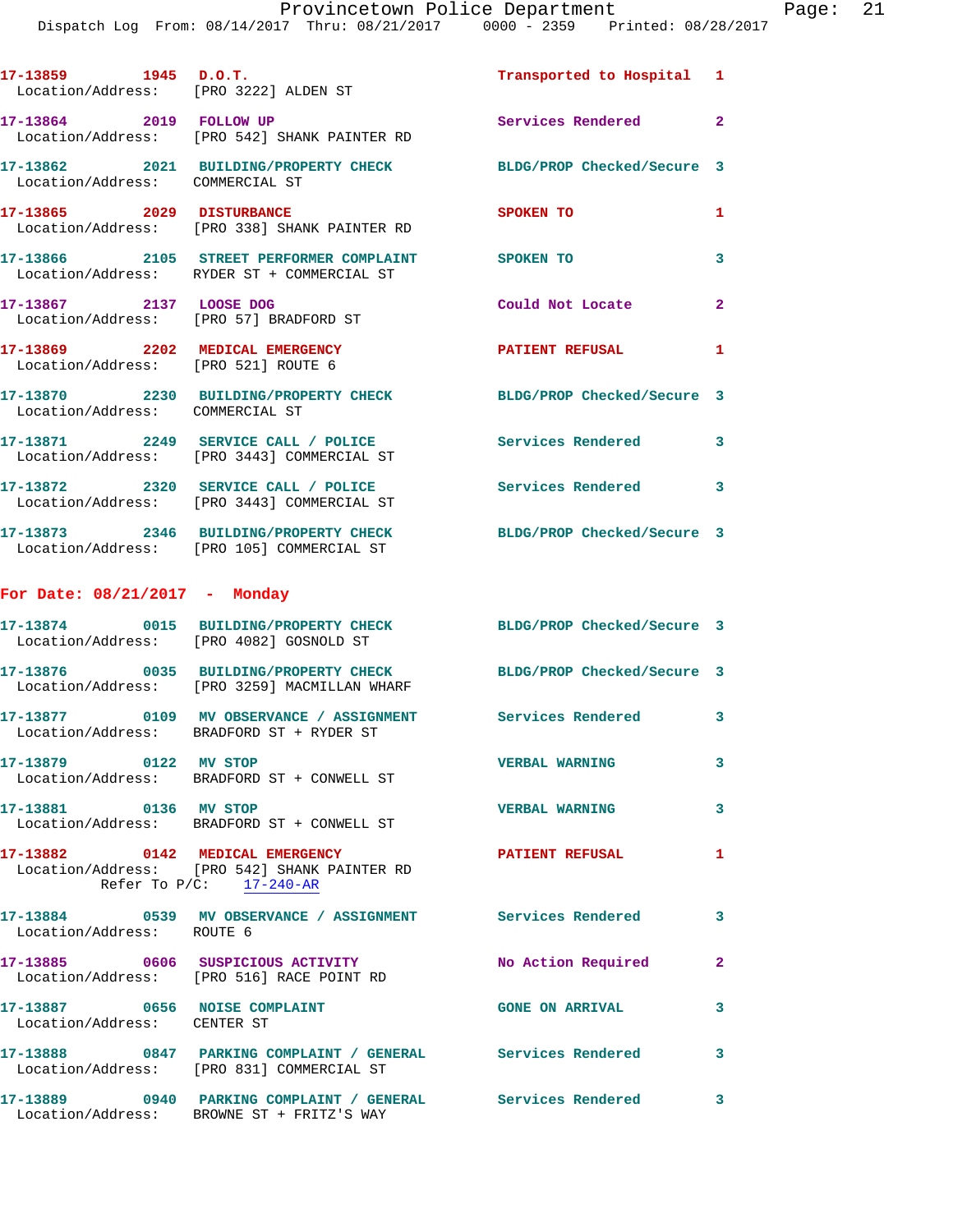|                                                                | Provincetown Police Department<br>Dispatch Log From: 08/14/2017 Thru: 08/21/2017 0000 - 2359 Printed: 08/28/2017   |                            |                         | Page: 22     |  |
|----------------------------------------------------------------|--------------------------------------------------------------------------------------------------------------------|----------------------------|-------------------------|--------------|--|
|                                                                | 17-13890 1002 LOST D/L WITH CASH Services Rendered 3<br>Location/Address: [PRO 542] SHANK PAINTER RD               |                            |                         |              |  |
|                                                                | 17-13891 1021 ANIMAL CALL/TURTLE GONE ON ARRIVAL 2<br>Location/Address: [PRO 2479] ROUTE 6                         |                            |                         |              |  |
|                                                                | 17-13892 1032 ANIMAL CALL/DOG BITE SPOKEN TO<br>Location/Address: [PRO 1557] COMMERCIAL ST                         |                            | $\overline{2}$          |              |  |
|                                                                | 17-13893 1104 LOST DRIVER'S LICENSE 10 Services Rendered<br>Location/Address: [PRO 542] SHANK PAINTER RD           |                            | $\mathbf{3}$            |              |  |
|                                                                | 17-13894 1114 PARKING COMPLAINT / GENERAL Services Rendered 3<br>Location/Address: [PRO 597] COMMERCIAL ST         |                            |                         |              |  |
|                                                                | 17-13895 1121 FOLLOW UP<br>Location/Address: [PRO 542] SHANK PAINTER RD                                            | Services Rendered 2        |                         |              |  |
|                                                                | 17-13896 1125 MEDICAL EMERGENCY/LIFT ASSIST Services Rendered 1<br>Location/Address: [PRO 1509] BRADFORD ST        |                            |                         |              |  |
|                                                                | 17-13897 1147 COMPLAINT<br>Location/Address: [PRO 2698] COMMERCIAL ST                                              | SPOKEN TO                  | $\mathbf{3}$            |              |  |
|                                                                | 17-13898 1212 DISTURBANCE / FIGHT / ARGUMENT SPOKEN TO<br>Location/Address: [PRO 2520] PRINCE ST                   |                            | $\mathbf{1}$            |              |  |
|                                                                | 17-13899 1353 SERVICE CALL / POLICE 3 Services Rendered 3<br>Location/Address: [PRO 539] SHANK PAINTER RD          |                            |                         |              |  |
|                                                                | 17-13900 1448 ASSIST CITIZEN<br>Location/Address: [PRO 1265] COMMERCIAL ST                                         | Investigated               | $\overline{\mathbf{3}}$ |              |  |
|                                                                | 17-13901 1509 SHOPLIFTING<br>Location/Address: [PRO 230] COMMERCIAL ST                                             | Investigated               | $\mathbf{3}$            |              |  |
|                                                                | 17-13902 1528 SHOPLIFTING<br>Location/Address: [PRO 274] COMMERCIAL ST                                             | No Action Required 3       |                         |              |  |
|                                                                | 17-13905 1623 PARK, WALK & TALK<br>Location/Address: [PRO 105] COMMERCIAL ST                                       | No Action Required 2       |                         |              |  |
|                                                                | 17-13906 1829 MEDICAL EMERGENCY <b>1888</b> Transported to Hospital 1<br>Location/Address: [PRO 210] COMMERCIAL ST |                            |                         |              |  |
| 17-13910 1856 EVAL                                             | Location/Address: [PRO 542] SHANK PAINTER RD                                                                       | Services Rendered          | $\mathbf{1}$            |              |  |
| 17-13911 1914 MV DISABLED                                      | Location/Address: HOWLAND ST + BRADFORD ST                                                                         | Services Rendered 3        |                         |              |  |
|                                                                | 17-13912 1927 MEDICAL EMERGENCY<br>Location/Address: [PRO 1197] BRADFORD ST                                        | <b>Services Rendered</b>   | 1                       |              |  |
|                                                                | 17-13913 1934 PROPERTY RETURN<br>Location/Address: [PRO 1973] COURT ST                                             | Services Rendered 3        |                         |              |  |
|                                                                | 17-13915 2106 BUILDING/PROPERTY CHECK<br>Location/Address: [PRO 105] COMMERCIAL ST                                 | BLDG/PROP Checked/Secure 3 |                         |              |  |
| 17-13916 2136 FIREWORKS                                        | Location/Address: [PRO 2977] COMMERCIAL ST                                                                         | Unfounded                  | $\mathbf{2}$            | $\mathbf{2}$ |  |
|                                                                | Location/Address: [PRO 365] COMMERCIAL ST                                                                          |                            | 3                       |              |  |
| 17-13918 2251 ALARM - FIRE<br>Location/Address: THISTLEMORE RD |                                                                                                                    | Services Rendered          | $\mathbf{1}$            |              |  |
|                                                                |                                                                                                                    |                            |                         |              |  |

Location/Address: [PRO 357] COMMERCIAL ST